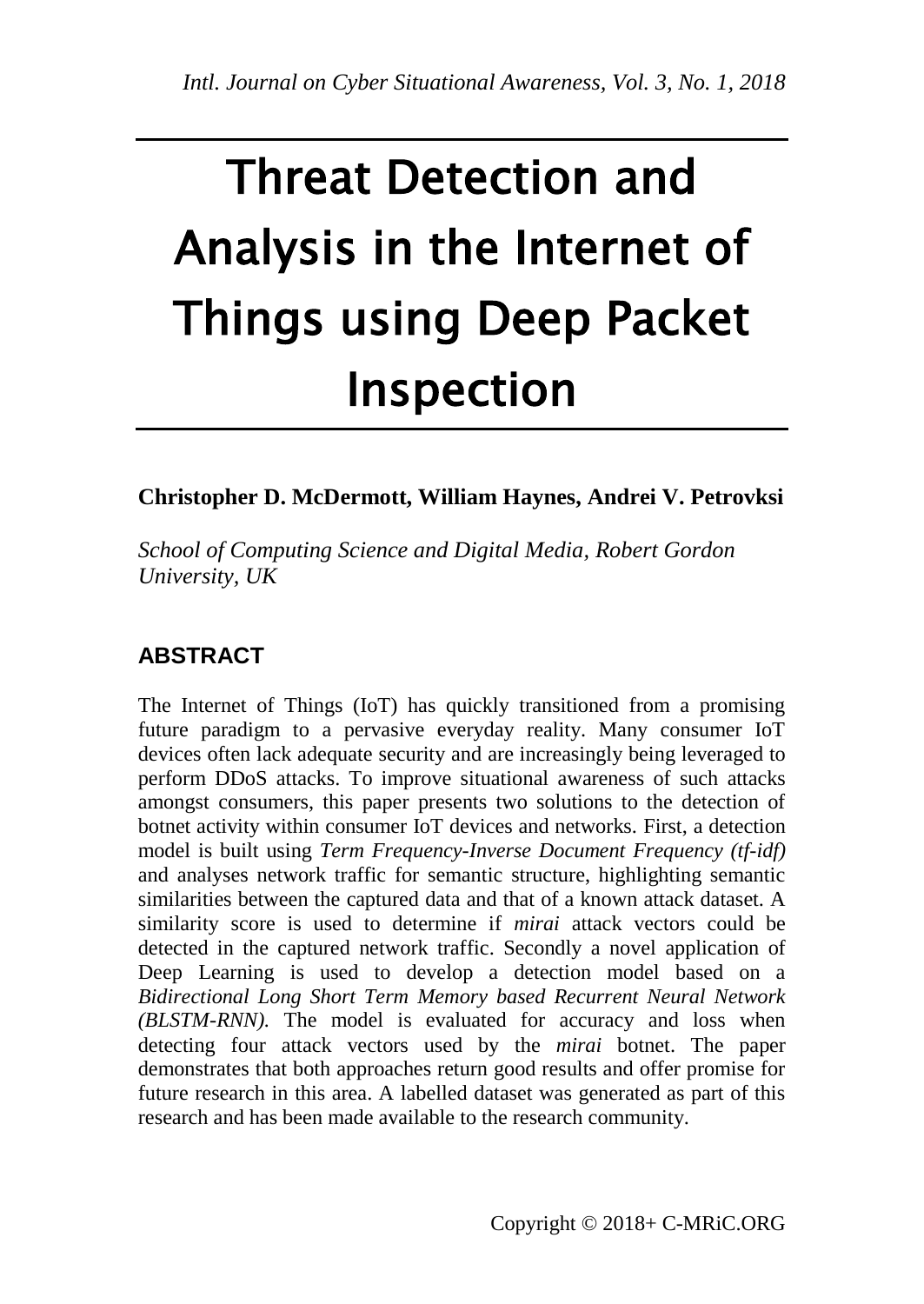*Keyword: Situational Awareness, IoT, Term Frequency-Inverse Document Frequency, tf-idf, Long Short Term Memory Recurrent Neural Network, Botnet, Intrusion Detection, Mirai, DDoS.* 

#### **1 INTRODUCTION**

The Internet of Things (IoT) is expected to usher in an era of increased connectivity, with an estimated 50 billion devices expected to be connected to the Internet by 2020 (Aazam, St-Hilaire, Lung, Lambadaris, & Huh, 2018). At its core, the aim of the IoT is to connect previously unconnected devices to the Internet (Atzori, Iera, & Morabito, 2010), thus creating smart devices capable of collecting, storing and sharing data, without requiring human interaction (Mosenia & Jha, 2017) (McDermott & Petrovski, 2017). Many of these IoT devices are aimed at consumers, who value low cost and ease of deployment over security. These market forces have resulted in IoT manufacturers omitting critical security features, and producing swathes of insecure Internet connected devices, such as IP cameras and Digital Video Recorder (DVR) boxes. Such vulnerabilities and exploits are often derived and epitomised by inherent computational limitations, use of default credentials and insecure protocols. The rapid proliferation of insecure IoT devices and the ease by which attackers can locate them using online services, such as shodan, provides an ever expanding pool of attack resources. By comprising and leveraging multitudes of these vulnerable IoT devices, attackers can now perform large scale attacks such as spamming, phishing and Distributed Denial of Service (DDoS), against resources on the Internet (Moganedi & Mtsweni, 2017). The rise in IoT based DDoS attacks, witnessed in recent years, will likely continue until IoT manufacturers accept responsibility and incorporate security mechanisms into their devices. Until such a time, the IoT has the potential to become the new playground for future cyber attacks and therefore presents a number of challenges. Since an increasing number of DDoS attacks seek to leverage consumer level IoT devices, the issues highlighted previously, coupled with a lack of technical knowledge or awareness of inherent vulnerabilities, by owners of these devices, presents one such problem. This challenge is further compounded by a lack of convenient user interface on many consumer IoT devices, making detection and awareness of attacks in home networks practically impossible for consumers.

To substantiate this issue, a sand boxed botnet environment was created for preliminary research. An IoT IP Camera was successfully infected and leveraged to perform a sequence of DDoS attacks against a selected target.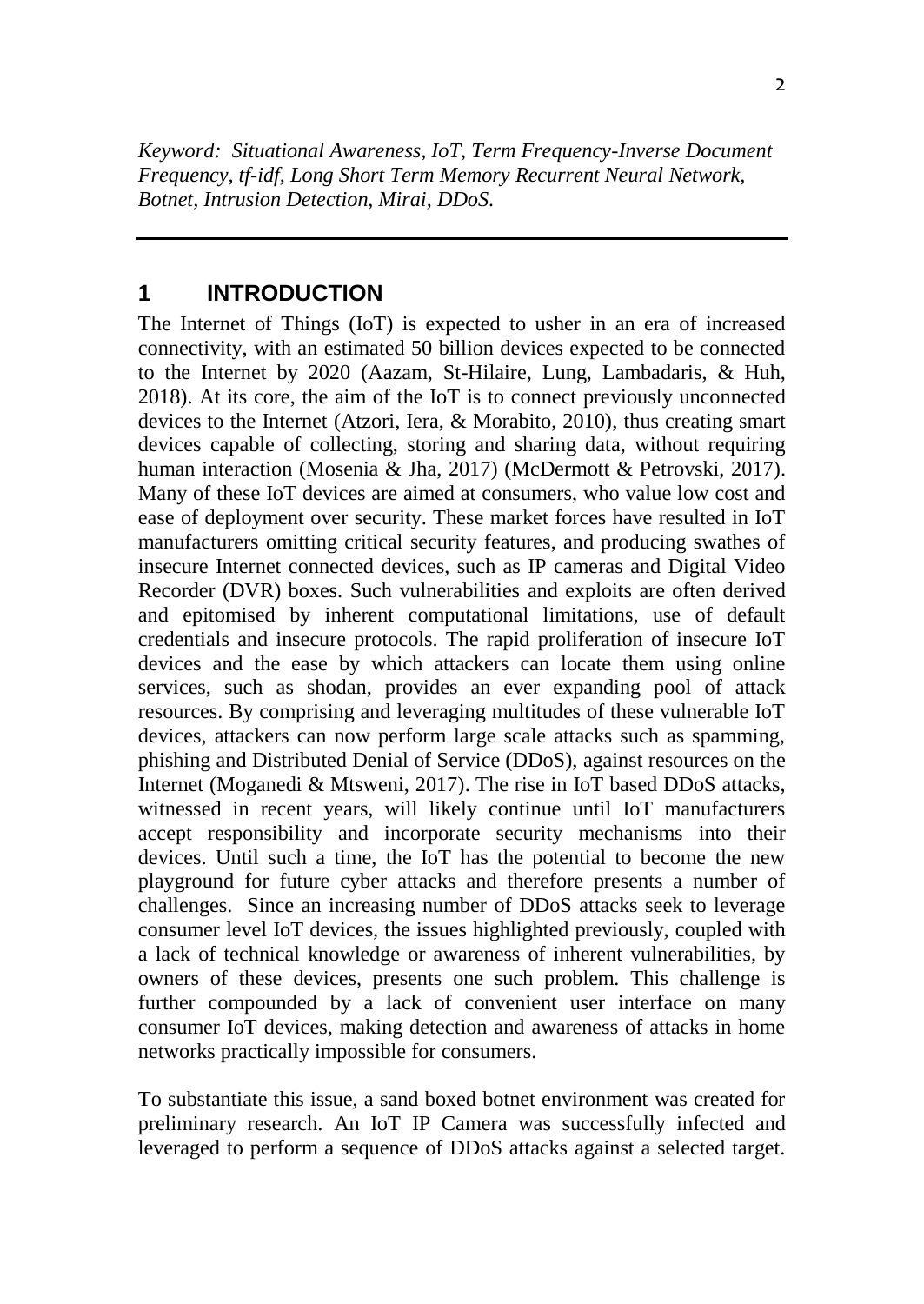During the infection process and attacks, the camera did not display any adverse symptoms of infection and continued to function as expected. Remote access to the device was still possible, and performance did not appear to be degraded. Live video streaming continued to be as responsiveness as prior to the attacks, therefore without any clear signs of an infection it was confirmed that, detection or awareness or botnet activity would prove very difficult within consumer networks.

Current methods of botnet detection, as discussed in Section 2.2, largely rely on signature or flow based anomaly intrusion detection. However, the impact and spread of IoT botnets presented in Section 2.1 would suggest these methods are currently not used or are ineffective in preventing botnet activity within the IoT. This could be due to simple code mutations rendering attack signatures obsolete or a lack of protocol support (*NetFlow, Sflow*) within consumer networks and equipment.

This paper presents two solutions to the detection of botnet activity within consumer IoT devices and networks. Detection was performed at the packet level, and focused on text recognition within features, normally discarded by other flow based detection methods. The first utilised a *Term Frequency-Inverse Document Frequency (tf-idf)* detection model to measure and provide a similarity score between real time network traffic and a dataset with known *mirai* attack vectors included. The second method utilised a novel detection model based on a *Deep Bidirectional Long Short Term Memory based Recurrent Neural Network (BLSTM-RNN)*, in conjunction with Word Embedding, for text recognition and conversion. Thus, the main contributions of this paper are:

- 1. A labelled dataset encompassing botnet activity and DDoS attacks available at <https://tinyurl.com/CMcD-Datasets>;
- 2. A detection model which utilises *Term Frequency-Inverse Document Frequency* to provide a similarity score for traffic behavioral analysis;
- 3. A detection model which utilises a *Deep Bidirectional Long Short Term Memory based Recurrent Neural Network (BLSTM-RNN)* to extract intelligence from textual features, normally discarded by other flow based detection methods.

## **2 RELATED WORK**

For our related works, we shall consider the topics of botnets in the IoT, botnet detection methods, and situational awareness of botnet activity by non-expert users (NEU).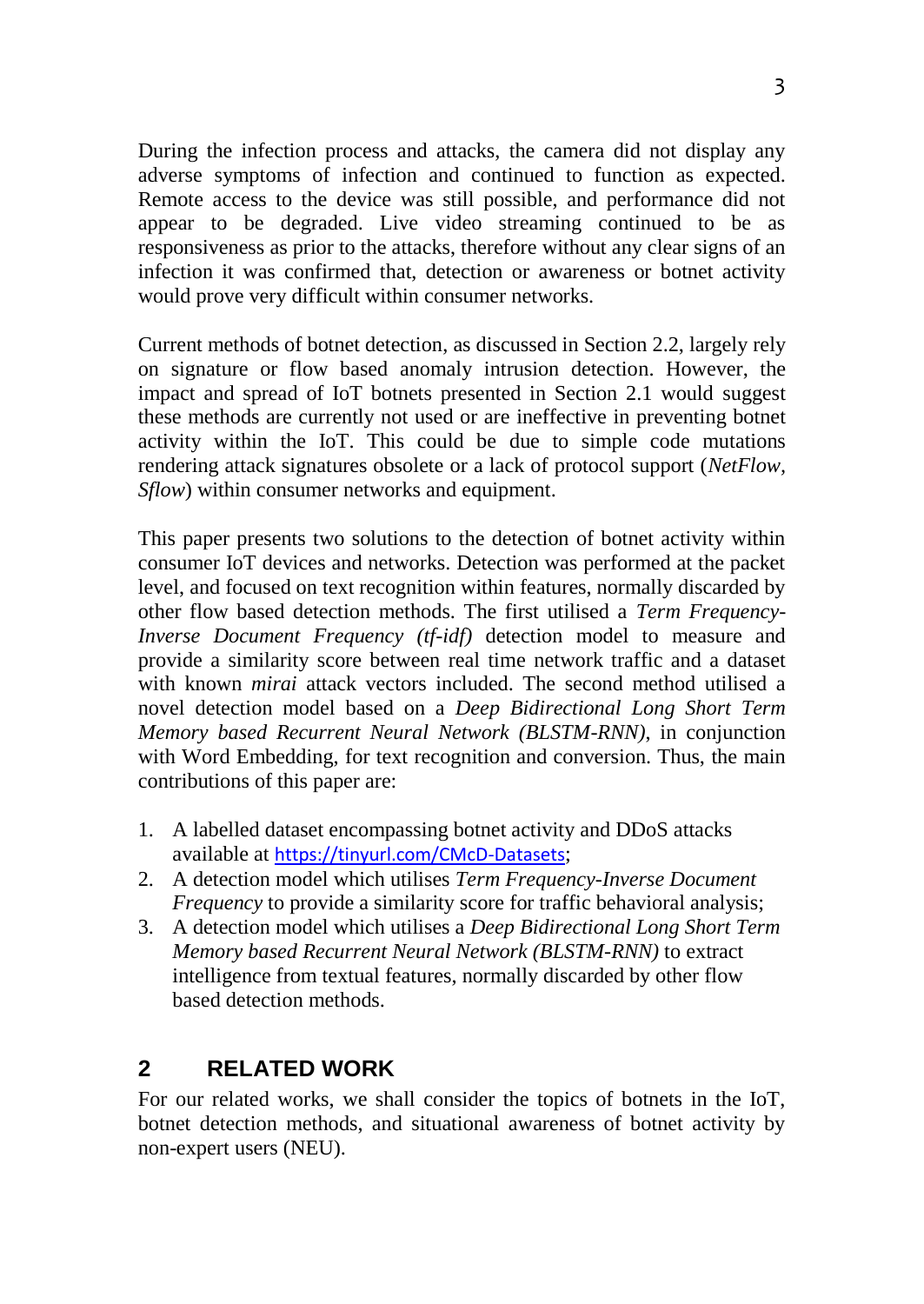Although botnet activity and detection has been well researched, the existing literature generally focuses on traditional network botnets, rather than specifically focusing on botnets that target the IoT. Conference papers and peer reviewed articles presented below therefore either directly target IoT botnets or could easily be applied to this research area.

#### **2.1 Botnets in the Internet of Things**

Some of the most extensive and destructive cyber-attacks deployed on the Internet have been Distributed Denial of Service (DDoS) attacks. Some of the largest DDoS attacks ever recorded occurred in the second half of 2016, fuelled in full or part by the Internet of Things (Akamai, 2017). During this time, attacks of over 100Gbps were up by 140%, with three attacks reaching over 300 Gbps. The severity of the attacks continued in 2017, evidenced in Verisign's annual DDoS Trends report which reported that 82% of recorded DDoS attacks in quarter 4 of 2017 also now employed a multi-vector attack strategy (Verisign, 2017). IoT Botnets are becoming increasingly more sophisticated in their effectiveness and ability to exploit basic security vulnerabilities, and obfuscate their activity (Kolias, Kambourakis, Stavrou, & Voas, 2017). They present *MalwareMustDie* as an example which uses iptables rules to protect its infected devices, whilst *Hajime* utilises fully distributed communications and makes use of the BitTorrent protocol for peer discovery. *BrickerBot* was also presented which leverages SSH default credentials to perform a permanent denial-of-service (PDoS) attack.

One of the most prominent examples of a DDoS attack emanating from the IoT in recent times, is presented in (Jerkins, 2017) (Sinanovic & Mrdovic, 2017). Mirai is a piece of malware that attempts to find and infect IoT devices to establish and propagate a network of robots (botnet) consisting of the infected IoT devices (bots). An attacker (botmaster) then uses a command and control (C&C) server to remotely control the bots, forcing them to participate in DDoS attacks against targets on the Internet. On September 20 2016 the Mirai botnet was used to perform an unprecedented 620 Gbps DDoS attack on security journalist Brian Krebs website krebsonsecurity.com (Brian Krebs, n.d.). Shortly after it was also responsible for a series of additional DDoS attacks peaking at over 1.2 Tbps against French hosting company OVH and DNS provider DYN, who estimated that up to 100 000 infected IoT devices (bots) were involved in the attack. The severity of the DYN attack was sufficient to cause major disruption on the Internet, and render several high profile websites such as GitHub, Twitter, Reddit, Netflix, inaccessible.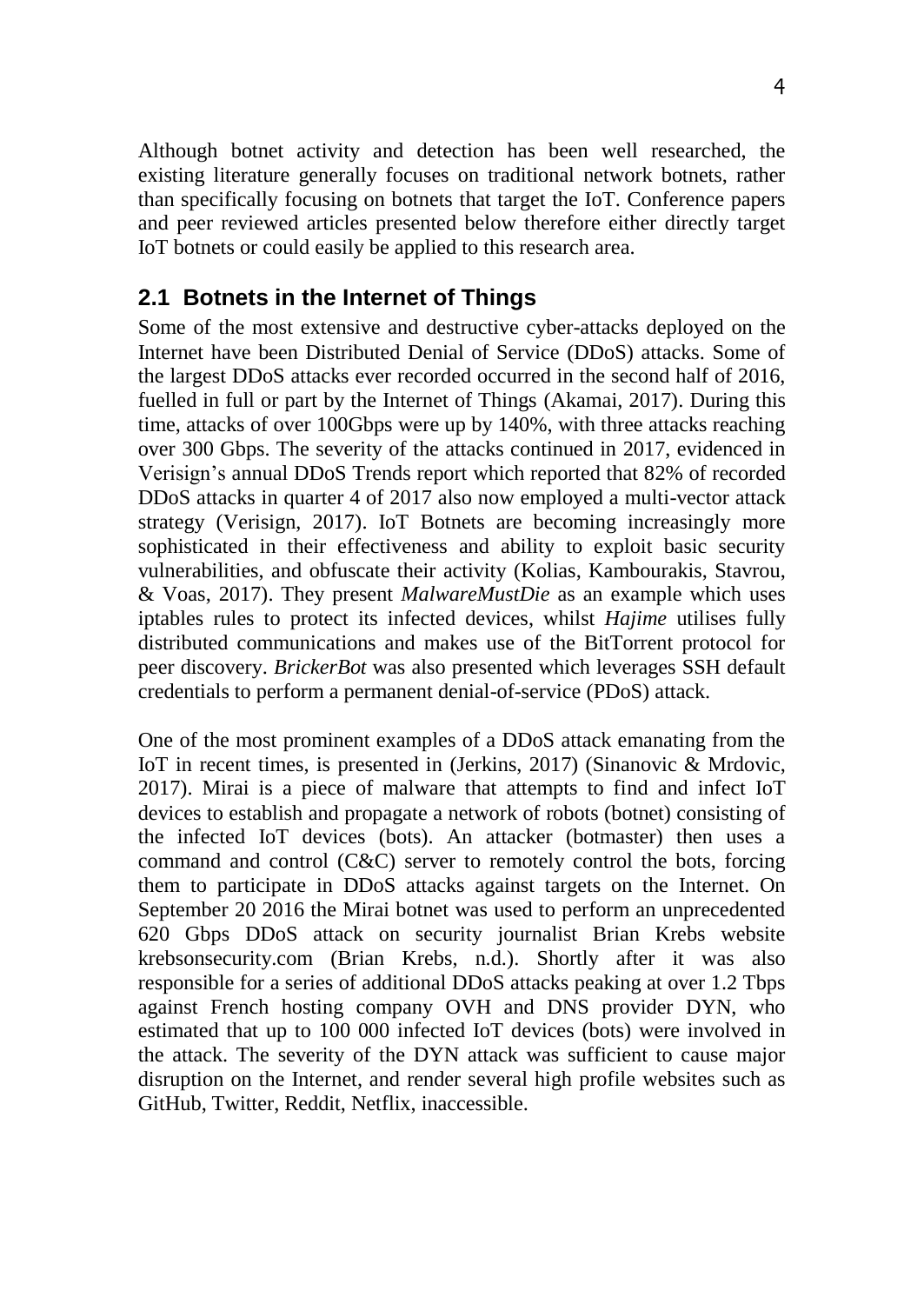#### **2.2 Botnet Detection Methods**

As previously stated much of the existing literature on botnet detection generally focuses on traditional network botnets, rather than IoT botnets.

An increasingly popular approach has been the use of Machine Learning Algorithms (MLA) for network traffic analysis and classification. The assumption being that botnets create distinguishable traffic patterns, that can be used to accurately detect botnet activity (Stevanovic & Pedersen, 2014). In many cases traffic analysis was performed at the network level, analysing *flows* of traffic conversations, rather than at the individual packet level. In doing so, the authors in (Bilge, Balzarotti, Robertson, Kirda, & Kruegel, 2012) used a Support Vector Machine, C4.5 decision tree and Random forest classifier to classify malicious and non-malicious in a *NetFlow* dataset, and harness true positive detection rates above 70%. (Zhao et al., 2013) use Decision trees with the Reduced Error Pruning Algorithm (REPTree) and again demonstrated good performance with true positive detection rates above 90%. It should be noted however, that the use of IP addresses as a prominent feature could result in an unbalanced dataset, and effect detection results. (Kirubavathi & Anitha, 2016) consider smaller packet correlation as a way of improving detection accuracy, by extracting additional features, namely *packet ratio*, *initial packet length*, and *bot response time*, and modelling the behaviour of network flows. Flows were classified using Boosted decision tree (AdaBoostM1+J48), Naive Bayesian (NB), and Support Vector Machine (SVM) algorithms, and the detection system tested against three separate datasets. The authors suggest the advantage of the proposed system is its lightweight nature, however this was not substantiated through comparison with alternative detection methods.

(Stevanovic & Pedersen, 2014) compare eight MLAs for classifying botnet traffic, and also compare two scenarios for traffic analysis. In the first scenario flows are monitored in their entirety from start to end, whereas in the second scenario, traffic flows are only observed for a specific time interval and maximum number of packets. They successfully demonstrated that detection rates could be maintained whilst reducing sample sizes to only 10 packets and 60 seconds of monitored flow traffic. (Stevanovic & Pedersen, 2015) extend their work and propose three methods of traffic analysis for botnet detection, utilising a Random Forest classifier on 40 different bot samples, classifying TCP, UDP and DNS communications separately. Classification accuracy for all protocols was above 90%, although balanced classification required a time of window length of 3600 seconds and 1000 packets, which could result in a lower detection rate for attacks with smaller sample metrics. (Yu, Sekar, Seshan, Agarwal, & Xu, 2015) propose *IoTSec*, which utilises a Software Defined Networking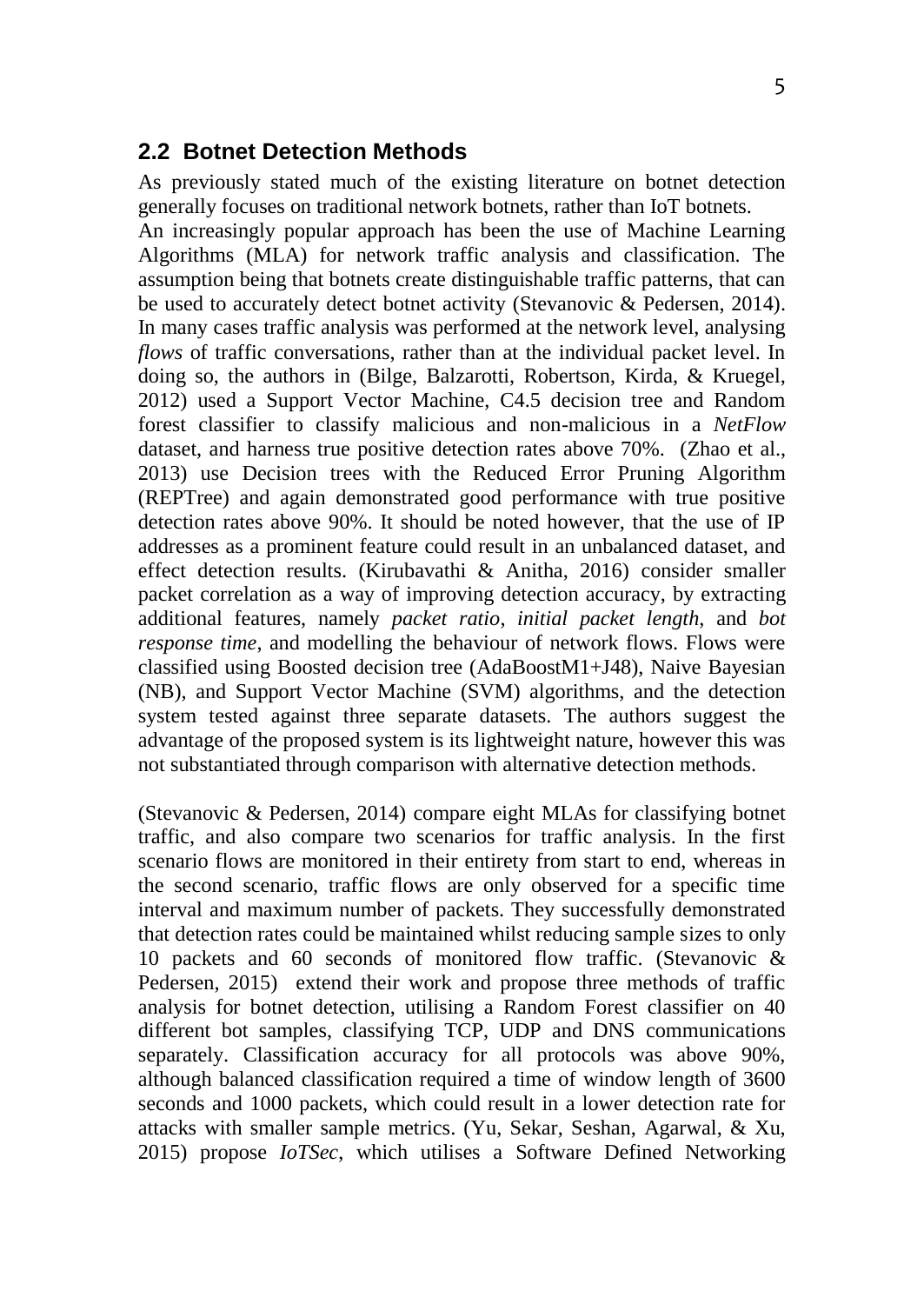(SDN) approach to enforcing security policies for IoT devices. Whilst the proposal of a crowd-sourced repository of learned attack signatures, could be useful in detecting botnet activity, it relies on NEUs providing this information, which would prove challenging.

The main drawback for many of these approaches is that they analyse traffic flows rather than individual packets, which results in only representative samples of the total traffic, being considered. In addition, with regard to the problem highlighted in Section 1, it is unlikely that consumer routers would have the ability to capture traffic flows using protocols such as *NetFlow* or *sFlow*, therefore many of the approaches may not be easily transferable to IoT botnet detection.

## **2.3 Situational Awareness of threats in the IoT**

Situational Awareness (SA) can be defined as "the state of being aware of circumstances that exist around us, especially those that are particularly relevant to us and which we are interested about" (Onwubiko & Owens, 2012). Applied in a cyber context the author further presents an adapted situational awareness model comprised of four levels where *perception*, deals with evidence gathering of situations in the network. *Comprehension* refers to the analysis of evidence to deduce threat level, type and associated risk. *Projection* deals with predictive measures to address future incidents, and *resolution* deals with controls to repair, recover and resolve network situations (Onwubiko, 2009).

(Evesti, Kanstren, & Frantti, 2017) suggest cyber SA is often recognised as important, but the ability to systematically evaluate and work on it is often limited. They propose a taxonomy to aid decision makers in structuring and reasoning about cyber security awareness in their context. Three essential elements are presented as necessary to achieve cyber situational awareness. *Data gathering*, from firewalls, anti-virus or vulnerability scanners; *Analysis*, through anomaly detection, parsing logs, or metrics; and *Visualisation*, consisting of statistical, historical and real-time presentation of data. (P. A. Legg, 2016) presents the need for greater online awareness and protection for NEUs. The author undertook a study to establish the views of NEUs on personal cyber security and suggests a lack of technical knowledge and ability to explore network communication, results in little or no awareness of security issues. In response to this a security visualisation framework is proposed to support NEUs to engage with network traffic analysis in order to better support their perception and comprehension of cyber security concerns. The work is extended in (P. Legg, 2016) where the visualisation tool is further developed and used to assess participant ability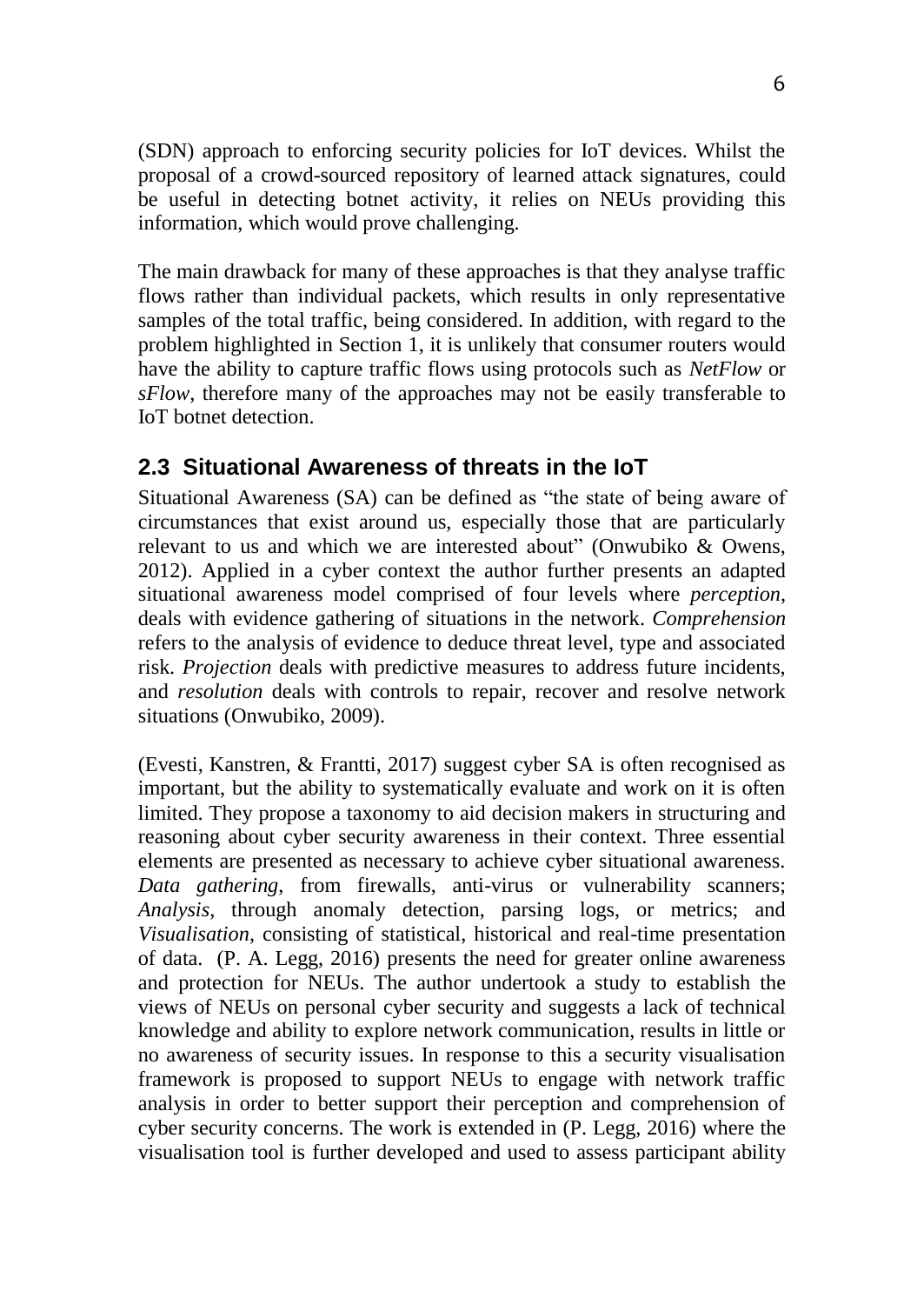across two case studies involving malware identification and home network monitoring. Participant feedback was positive, although the results were limited since only a single radial visual representation was used, leaving room for future research in the area.

Despite research in this area it is clear from our preliminary research and information presented in Section 2, that it is still difficult for NEUs to be situationally aware of their network environment and accurately detect and respond to threats posed by IoT botnets.

## **3 DEEP PACKET DETECTION METHODS**

As stated in Section 1 many existing detection models are limited in their application to IoT botnet detection in consumer networks, since analysis is often performed on traffic flows rather than individual network packets. In addition, they often rely on flow based protocols such as *NetFlow* or *sFlow* to analyse network traffic. The two models presented in this section address these limitations by performing deep packet inspection, and focusing on text recognition within features, normally discarded by other flow based detection methods. In particular text within the *info* feature of captured packets (see Table 1). Method one presents a model based on *Term Frequency-Inverse Document Frequency (tf-idf)*, and Method two presents a model based on a *Deep Bidirectional Long Short Term Memory based Recurrent Neural Network (BLSTM-RNN)*.

| <b>Packet</b> | <b>Info Feature</b>                                           |
|---------------|---------------------------------------------------------------|
| Normal        | 81 - 50451 [SYN, ACK] Seq=0 Ack=1 Win=5840 Len=0 MSS=1460     |
| Mirai         | 62002 - 23 [SYN] Seq=0 Win=57378 Len=0 [ETHERNET FRAME CHECK] |
| <b>UDP</b>    | $55741 - 65170$ Len=512                                       |
| <b>DNS</b>    | Standard query 0x0c9 A nnt1heibflkk.report.McDPhD.org         |
| ACK           | $56057 > 49714$ [ACK] Seq=1 Ack=1 Win=29597 Len=512           |

*Table 1. Attack Packet Structure*

## **3.1 Data Sources**

To evaluate our detection models, we required a dataset which contained a mixture of IoT botnet communication, multiple attack vectors and normal IoT device traffic. There are currently no public datasets that fulfilled all three criteria, therefore an experimental set-up was implemented as shown in Figure 1.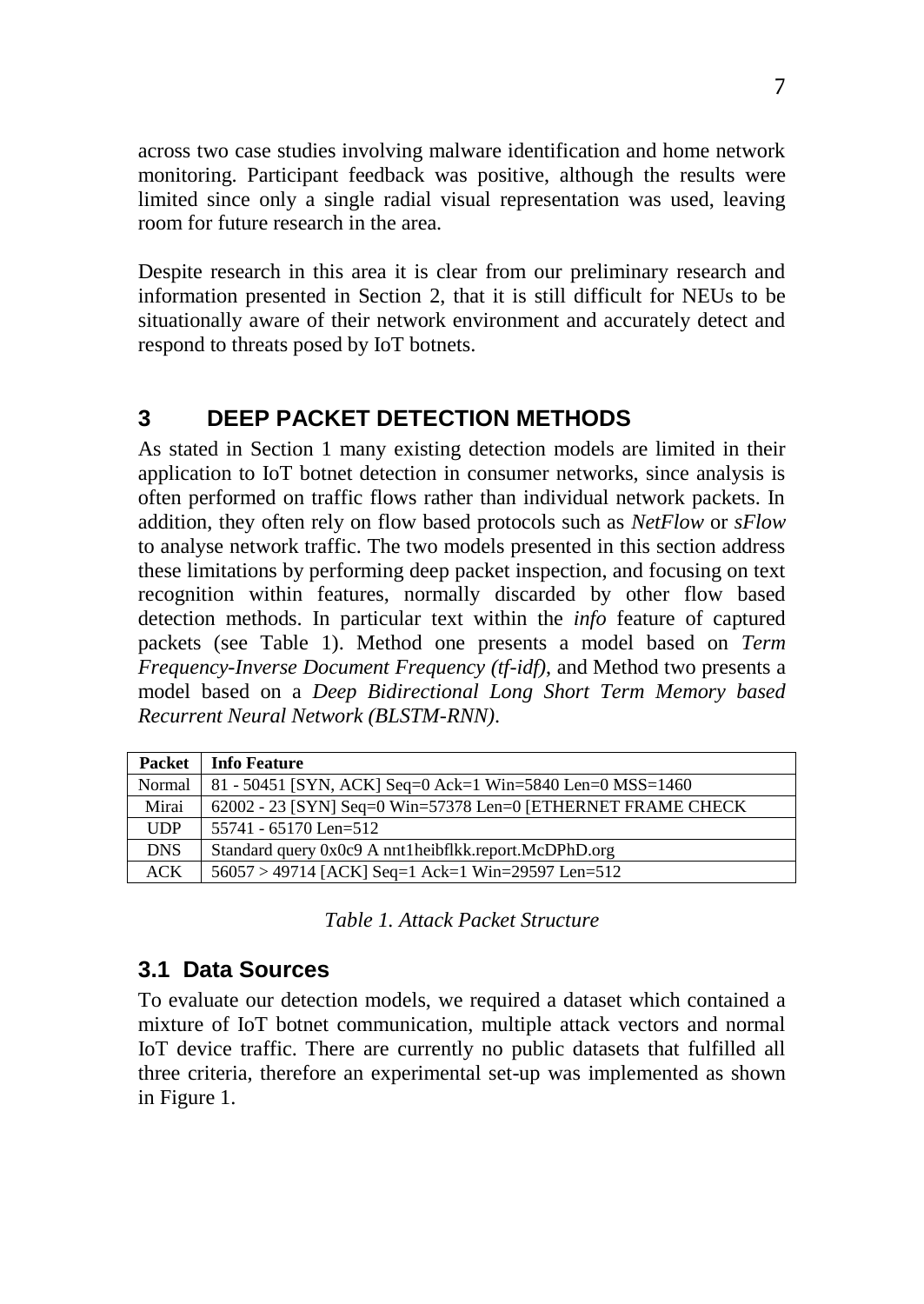

*Figure 1. Mirai Botnet Experimental Setup*

The *mirai* botnet malware contains ten available attack vectors, which infected IoT devices can utilise to engage in DDoS attacks against targets. For the purpose of our experiments, four attack vectors were chosen, including User Datagram Protocol *(UDP)* flood, Acknowledgement *(ACK)* flood, Domain Name System *(DNS)* flood, and Synchronize *(SYN)* flood attacks, used by *mirai*. Command and control messages between the C&C server and the infected IoT IP camera *(bot)* were also captured, as was normal traffic generated by the camera.

To capture packets and generate the necessary *attack dataset* the *tshark* command line tool and associated input parameters were used. Algorithm 1 shows the process of packet capture, parsing, and storage in a location accessible by the models described in Sections 3.2 and 3.3. The necessary data was captured in a series of five separate captures, which could later be concatenated into a single *attack dataset*. The first capture *(normal.pcap)* consisted of normal IoT device traffic, for a duration of 2 hours and included normal device communication on the network, and also two remote connections to the camera to view the video feed, each of which lasted 5 minutes. *Mobaxterm* was used to create a secure shell *(ssh)* into the C&C server, before executing command *screen ./cnc* from within the *mirai/release* directory, to start the *MYSQL* database. A second remote session was used to telnet and log into the C&C server, ready to issue attack commands to the infected IoT IP camera. A third remote session was used to ssh into the Scan/Loader server, before executing the *./loader* command from within the *mirai/release* directory, to scan the network for available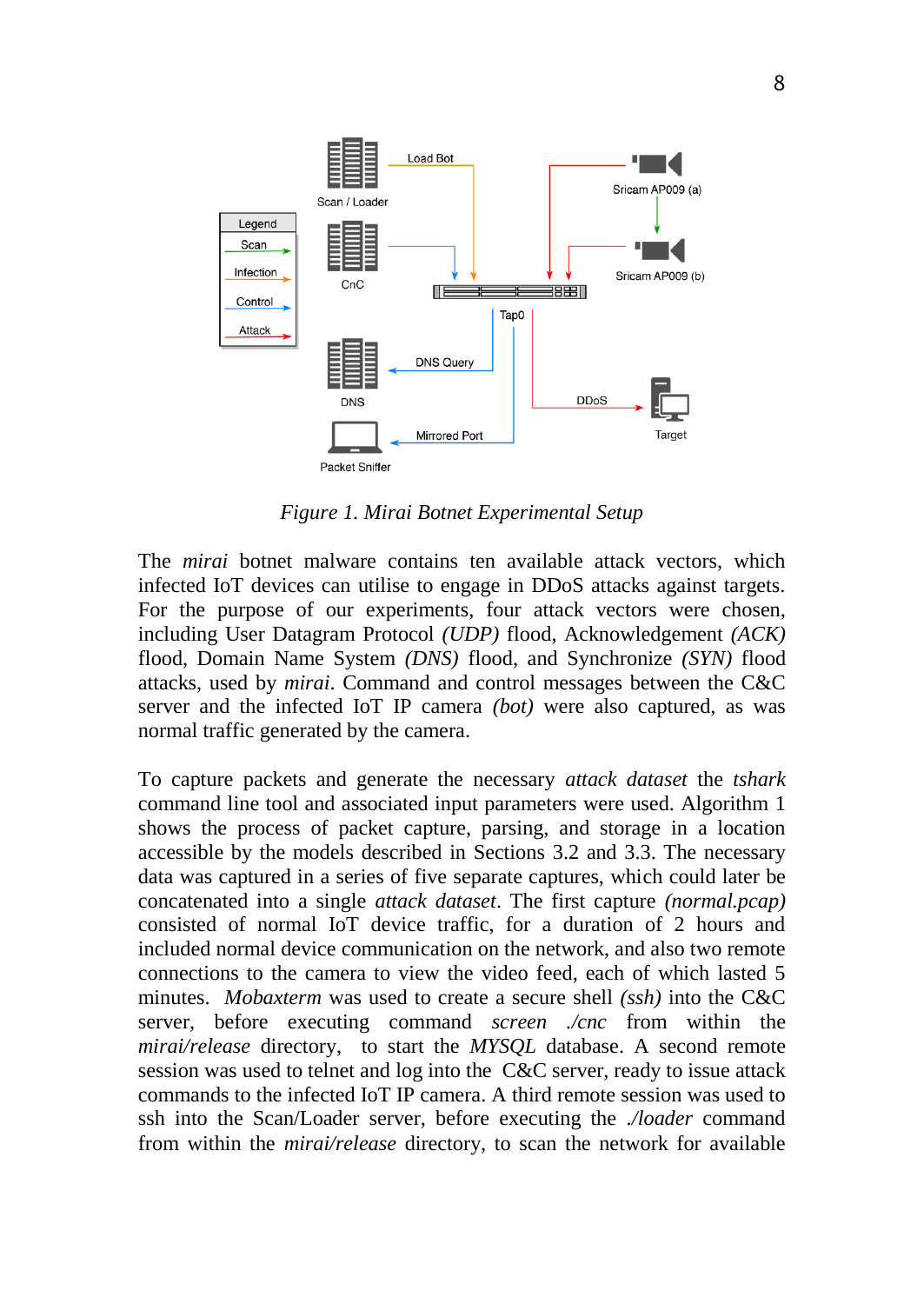IoT devices to infect. The initial scanning process and device infection was captured in the second capture *(mirai.pcap)* which also included the infected camera scanning on ports 23 and 2323 for new devices to infect.

The third capture *(udp.pcap)* consisted of a single *(udp)* flood attack, whereby the C&C server issued the attack command, and the infected IoT device flooded its target with bursts of *(udp)* packets for a total period of 60 seconds. The fourth capture *(dns.pcap)* consisted of a single *(dns)* flood attack, whereby the C&C server issued the attack command, and the infected IoT device flooded its target with bursts of *(dns)* packets for a total period of 60 seconds. The fifth capture *(ack.pcap)* consisted of a single *(ack)* flood attack, whereby the C&C server issued the attack command, and the infected IoT device flooded its target with bursts of *(ack)* packets for a total period of 60 seconds.

To perform live traffic analysis in the future, Algorithm 1 can be used to continuously capture and parse data for use with the detection models presented in Sections 3.2 and 3.3. Due to the complexity of training and classification processes, the data pipeline is configured to block future processes (*getLastFileNumber*, *parseToCsv*) from starting until the previous process has completed (*captureNetworkTraffic*). The controlled live input traffic can then be analysed for semantic structure and pattern matched with behaviour found in the *attack dataset*, thus indicating the detection of known attack vectors used by the *mirai* IoT botnet.

## **3.1.1 Pre-processing and Feature Selection**

During the capture and generation of the dataset described in Section 3.1, files were converted from *pcap* to *csv* format (see algorithm 1). Tshark has the ability to capture a vast array of features and protocols, however since one of the proposed detection models utilises machine learning to generate a predictive model, the list was reduced to ensure precision and avoid overfitting the model. Additionally, restricting the number of features reduces the complexity of the model, thus requiring less time and computational power to execute.

Since the two detection models will be applied to consumer IoT devices and networks, the standard seven features used by tshark was selected to maximise coverage and potential adoption. Features *frame.number*, *frame.time*, *ip.src*, *ip.dst*, *ip.proto*, *frame.len* and *col.info* were therefore selected.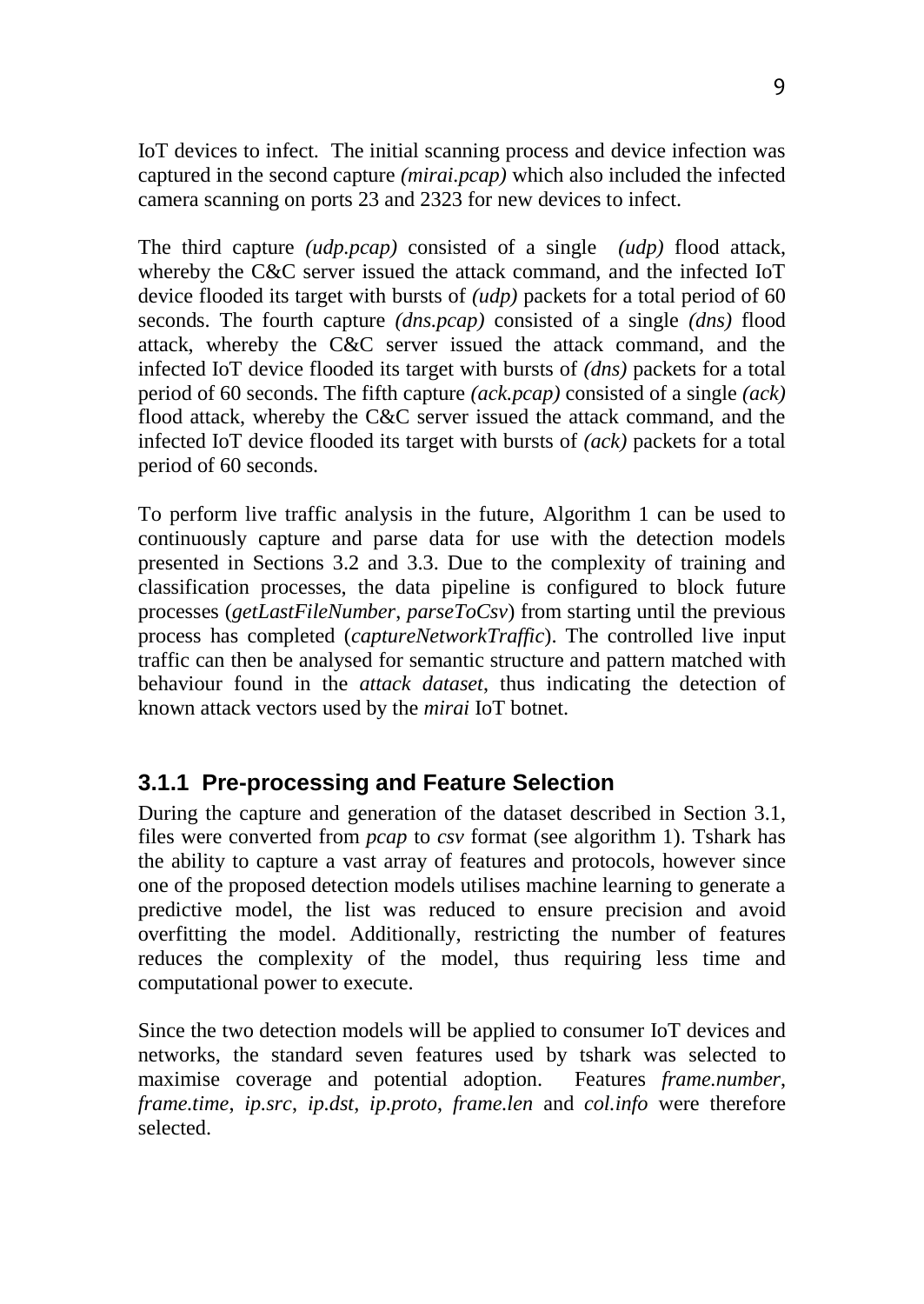|                  | Algorithm 1 PACKET capture and parsing              |
|------------------|-----------------------------------------------------|
| 1.               | procedure parseTshark(saveName, tsharkOut)          |
| 2.               | $directory \leftarrow$ save parsed files            |
| 3.               | fileNamePrefix $\leftarrow$ store parsed file       |
| $\overline{4}$ . | $pcapSuffix \leftarrow store pcap file$             |
| 5.               | $\cos\theta$ store csv file                         |
| 6.               | $tsharkOut \leftarrow$ open tsharkOut in write mode |
| 7.               | repeat                                              |
| 8.               | /*captureNetworkTraffic*/                           |
| 9.               | saveName ← Join-Path(directory,                     |
|                  | fileNamePrefix, pcapSuffix)                         |
| 10.              | <i>invoke-process</i> ← tshark capture network      |
|                  | traffic                                             |
| 11.              | until output to saveName                            |
| 12.              | repeat                                              |
| 13.              | /*getLastFileNumber*/                               |
| 14.              | for $f \leftarrow$ in directory.list() do           |
| 15.              | if f matches fileNamePrefix then                    |
| 16.              | $cutValue \leftarrow f.find(\cdot \cdot)$           |
| 17.              | if $f$ has no number then                           |
| 18.              | $f$ .append $\leftarrow$ everything after           |
|                  | fileNamePrefix                                      |
| 19.              | end if                                              |
| 20.              | end if                                              |
| 21.              | if not directory then                               |
| 22.              | returnValue $\leftarrow 0$                          |
| 23.              | else                                                |
| 24.              | for $x \leftarrow$ in length f.append() do          |
| 25.              | returnValue $\leftarrow$ max length                 |
| 26.              | end for                                             |
| 27.              | end if                                              |
| 28.              | end for                                             |
| 29.              | until return last file                              |
| 30.              | repeat                                              |
| 31.              | /*parseToCsv*/                                      |
| 32.              | $fileNumber \leftarrow get$ last file               |
| 33.              | $invoke-process \leftarrow \text{tsharkcall}$       |
| 34.              | until output to tsharkOut                           |
| 35.              | <i>tsharkOut.close()</i>                            |

36. **Return** parsed tshark output

Features *frame.number* and *frame.time* allow each packet in the dataset to be identified by order or timestamp. Features *ip.src* and *ip.dst* provide flow information which could be useful for identifying patterns of traffic flowing through the network. Features *ip.proto* and *frame.len* can be used for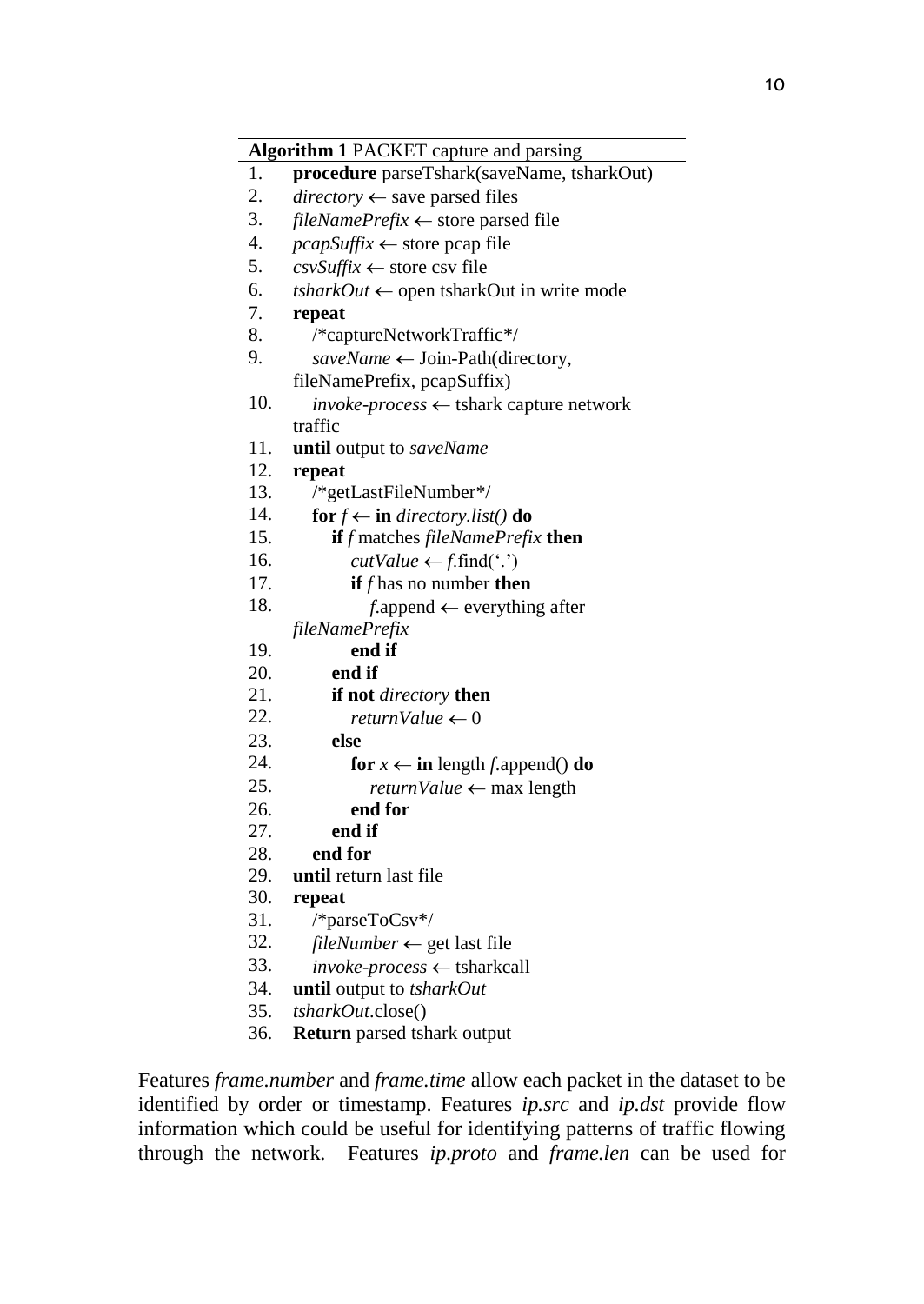pattern matching and classification of packets as normal or anomalous. Finally, the two detection models presented in this paper will assess whether text recognition can be applied to the information provided in the *col.info* feature for botnet detection. The remaining captured features were filtered out during the conversion process, and *csv* files stored for later use by the models described in Sections 3.2 and 3.3.

In order to train and validate the *BLSTM-RNN* detection model in Section 3.3, ground-truth labels *norm*, *mirai*, *udp*, *dns*, *ack* were assigned to the captured *attack dataset*, ready to be ingested into the detection model.

To evaluate the *td-idf* detection model described in Section 3.2 a second *input dataset* was required. This was generated using Algorithm 1 to capture, parse, and store live network traffic as a series of parsed reference files. For consistency the same five captures were generated, namely *norm*, *mirai (syn)*, *udp*, *dns,* and *ack*.

# **3.2 Method One: Term Frequency-Inverse Document Frequency (td-idf)**

This section presents the use of *Term Frequency-Inverse Document Frequency (tf-idf)* as a method of IoT botnet detection. The captured *attack dataset* containing known attack vectors from the *mirai* malware, was compared against the *input dataset* generated from live network traffic. Plain-text documents were analysed for semantic structure to highlight semantically similar documents between the *attack dataset* and *input dataset*. A similarity score was generated and used to determine if *mirai* attack vectors could be detected in the captured live data streams (see algorithm 2).

The *gensim* Python Library was used to tokenise the *attack dataset* and provide a similarity score between live network traffic (*input dataset*) and the *attack dataset* (captured in Section 3.1). Each document in the *attack dataset* was converted from string format and tokenised into a list of tokens using the *word\_tokenise* function from *nltk.tokenise* library in the *Natural Language Tool Kit (NLTK)*. A dictionary was then created mapping every tokenised word to an integer. A corpus was created from the dictionary, which listed the number of times each tokenised word occurred in the document. Each document then became a list of tuples where the first number in each tuple was the integer of the tokenised word, and the second number was how many times it appeared in the document. Since the corpus was effectively a tuple it is important to note word order was lost, therefore time series analysis was no longer possible. A Term frequency-inverse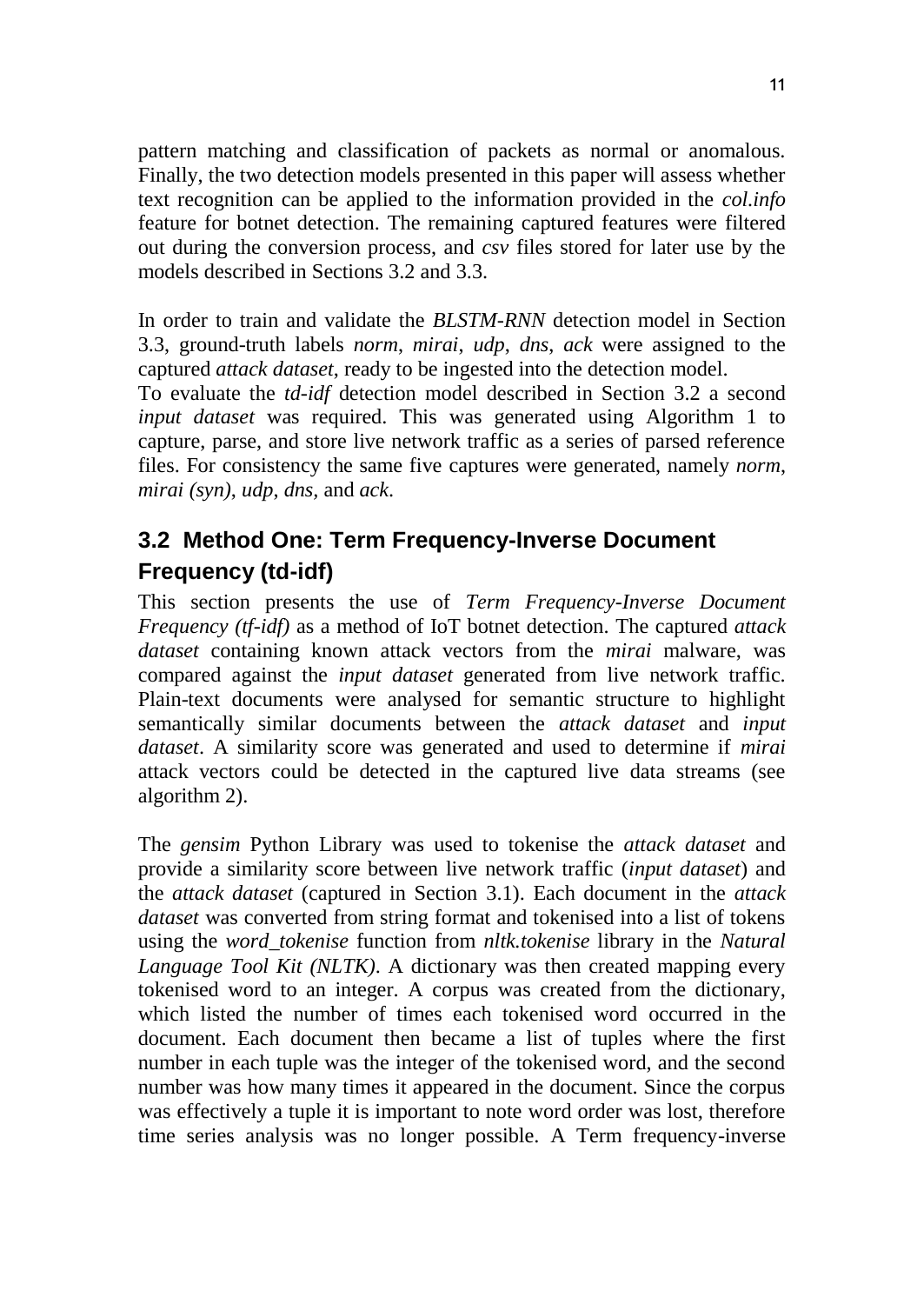document frequency (tf-idf) model was then generated from the corpus, showing the number of documents and tokens. Term Frequency showed how often the word appeared in the document, and Inverse Document Frequency scaled the value by how rare the word was in the corpus. Commonly appearing tokens, but which have little value, were therefore not valued too highly in the similarity measure.

|                  | Algorithm 2 tf-idf IoT Botnet Detection                 |
|------------------|---------------------------------------------------------|
| 1.               | procedure similarityComparison(tsharkOut,               |
|                  | similarityOut)                                          |
| 2.               | $capture Directory \leftarrow output location$          |
| 3.               | <i>i.add_watch</i> $\leftarrow$ watch capture directory |
| $\overline{4}$ . | repeat                                                  |
| 5.               | /*createSimilarity*/                                    |
| 6.               | for $f \leftarrow$ in directory.list() do               |
| 7.               | if $f$ ends with $csv$ then                             |
| 8.               | rawDocuments ← open last tsharkOut in                   |
|                  | write mode                                              |
| 9.               | $genDocs \leftarrow for w in word\_tokenise(text)$      |
| 10.              | <b>for</b> text <b>in</b> rawDocuments                  |
| 11.              | $dictionary \leftarrow map$ words to integer            |
|                  | dictionary(genDocs)                                     |
| 12.              | $corpus \leftarrow word frequency$                      |
|                  | dictionary.docs2bow(genDocs)                            |
| 13.              | $tf$ -idf $\leftarrow$ create tf-idf model              |
|                  | <i>tfidfmodel(corpus)</i>                               |
| 14.              | for $i \leftarrow$ in <i>corpus</i> do                  |
| 15.              | $s \leftarrow len(i)$                                   |
| 16.              | end for                                                 |
| 17.              | $sims \leftarrow$ generate word rarity similarity(tf-   |
|                  | <i>idf[corpus]</i> )                                    |
| 18.              | $reader \leftarrow read \, \text{csv}$ input file       |
| 19.              | <i>query_doc</i> $\leftarrow$ generate query doc and    |
|                  | convert to tf-idf                                       |
| 20.              | for $row \leftarrow$ in reader do                       |
| 21.              | for $x \leftarrow$ in range do                          |
| 22.              | query_doc += word_tokenise(row[x])                      |
| 23.              | end for                                                 |
| 24.              | end for                                                 |
| 25.              | <i>query_doc_bow</i> $\leftarrow$ generate query corpus |
| 26.              | query_doc_tf-idf ← generate td-idf model                |
| 27.              | sims[query_doc_tf-idf] $\leftarrow$ array of            |
|                  | document similarities                                   |
| 28.              | $\text{sizeOfDoc} \leftarrow 0$                         |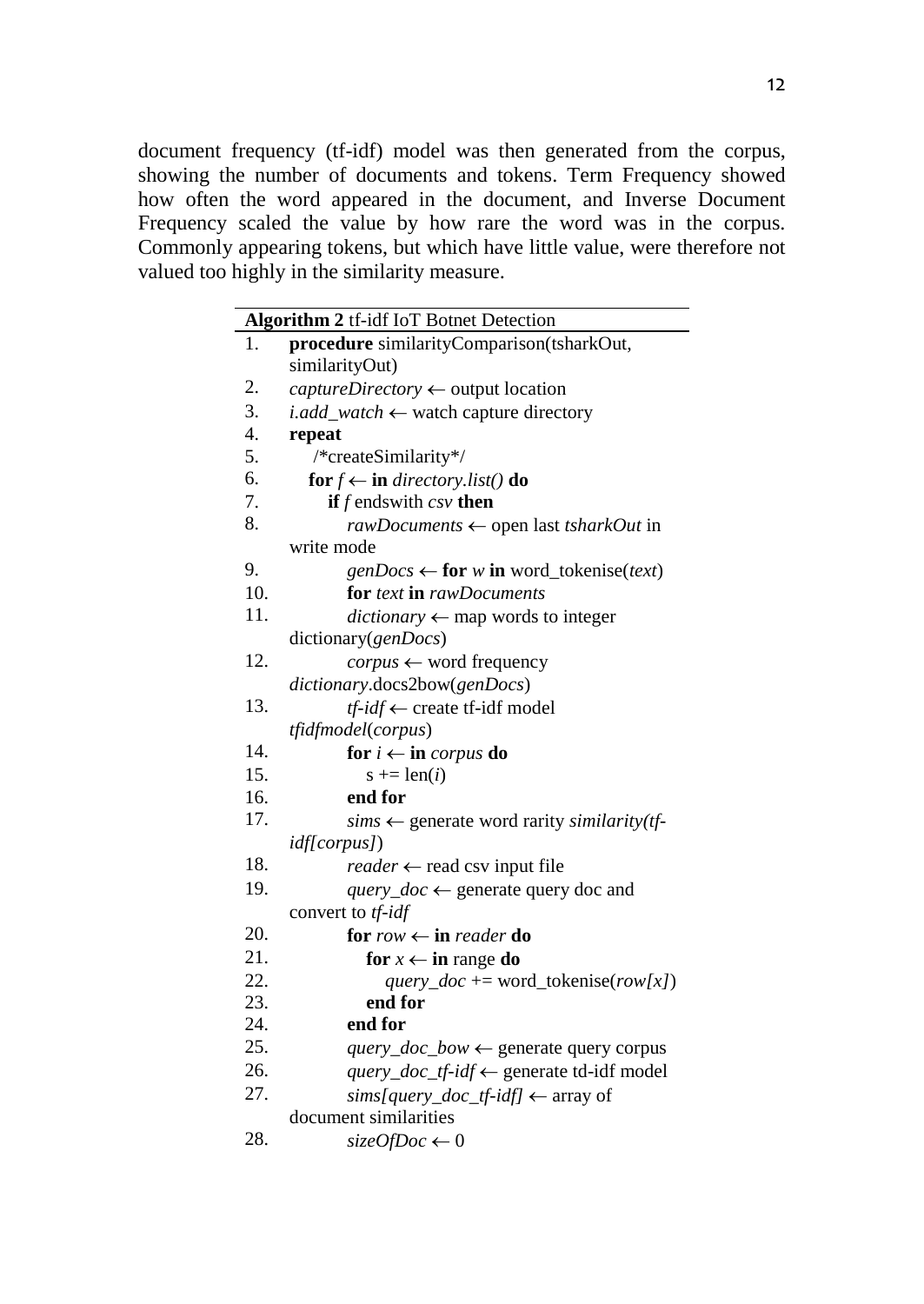| 29.    | for pair $\leftarrow$ in query_doc_tf-idf do          |
|--------|-------------------------------------------------------|
| $\sim$ | $\bigcap_{i=1}^n$ $\bigcap_{i=1}^n$ $\bigcap_{i=1}^n$ |

- 30. *sizeOfDoc* += 1
- 31. **end for**
- 32. **end if**
- 33. **end for**
- 34. **until** output to *similarityOut*
- 35. *rawDocuments.close*()
- 36. **Return** overall document similiarity

In order to determine if *mirai* attack vectors can be detected in the live network traffic, data streams were captured as described in Section 3.1 and stored as an *input dataset*, in a defined directory. The tokenisation process previously described was repeated on the *input dataset* to create a series of tokenised query documents, where again a dictionary was created mapping every tokenised word to an integer, and a corpus generated from the dictionary. A tf-idf model was again generated from the corpus, showing the number of documents and tokens in the *input dataset*.

The tokenised documents within each dataset were compared and analysed to highlight semantically similar documents between the *attack dataset* and *input dataset*. Each match between the datasets, returned a score value, and were summed to generate an overall similarity score between the two datasets. Thus, IoT Botnet detection is achieved by recognising pattern behaviour in live network traffic which matches known attack vectors found in the *mirai* malware.

# **3.3 Method Two: Bidirectional Long Short Term Memory Recurrent Neural Network (BLSTM-RNN)**

The developed model for method two uses a novel application of a Deep Bidirectional Long Short Term Memory based Recurrent Neural Network (BLSTM-RNN), in conjunction with Word Embedding, to convert string data found in captured packets, into a format usable by the BLSTM-RNN.

The dataset used in our experiments was generated from the experimental set-up described in Section 3.1. It consists of Mirai botnet traffic such as *Scan*, *Infect*, *Control* and *Attack* traffic as described in Section 3.1 and normal IoT IP Camera traffic generated in our experimental set-up. The dataset included features *No.*, *Time*, *Source*, *Destination*, *Protocol*, *Length*, and overall payload information in the *Info* feature. Some features such as *No.* and *Time* did not provide much scope for data analysis so were later removed.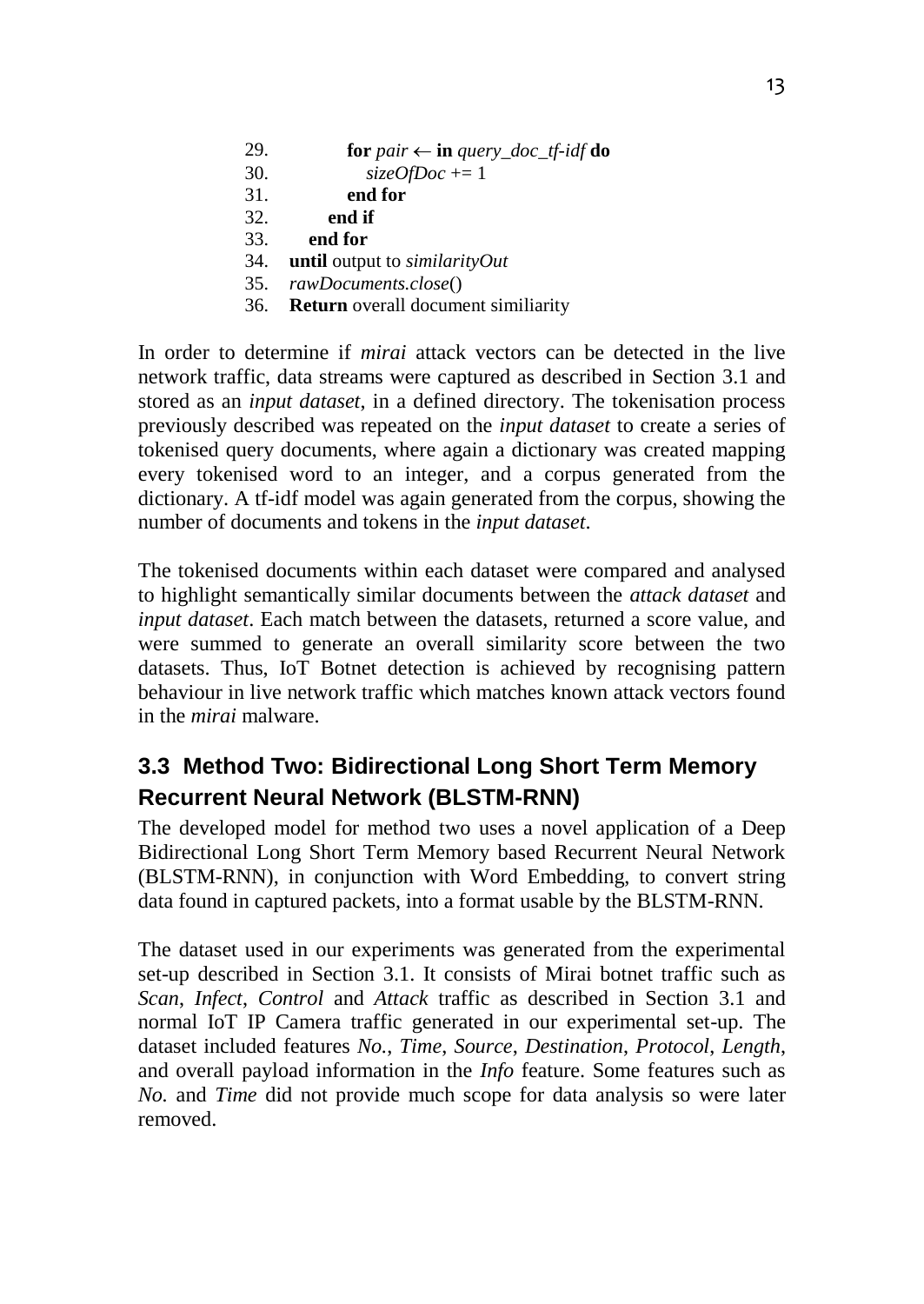Majority of the captured information resided in the *info* feature, as shown in Table 1 therefore a model was required which could read and understand the text presented in this feature.

Artificial Neural Network(ANN) and more complex versions of Recurrent Neural Networks(RNN) such as Long Short Term Memory (LSTM) only work with numerical values. However (Ray, Rajeswar, & Chaud, 2015) demonstrated that a Deep Bidirectional Long Short Term Memory based RNN (BLSTM-RNN) can be used which provides promising results for text recognition. (Wang, Qian, Soong, He, & Zhao, 2015) further demonstrated this potential when a BLSTM-RNN was used in conjunction with Word Embedding, in such a way phrases and vocabulary were mapped to vectors or real numbers and proved to be an effective method for modelling and predicting sequential text.

Artificial Neural Network(ANN) and more complex versions of Recurrent Neural Networks(RNN) such as Long Short Term Memory (LSTM) only work with numerical values. However (Ray, Rajeswar, & Chaud, 2015) demonstrated that a Deep Bidirectional Long Short Term Memory based RNN (BLSTM-RNN) can be used which provides promising results for text recognition.

| 1.<br><b>procedure</b> dataProcessing(attack dataset)<br>2.<br>$path \leftarrow$ attack dataset location<br>3.<br>$allFiles \leftarrow$ open pattern matched csv files in<br>write mode<br>4.<br>$frame \leftarrow define two dimensional labelled$<br>data structure<br>5.<br>unitToDrop $\leftarrow$ 25%<br>6.<br>repeat<br>7.<br>/*create concatenated dataset*/<br>8.<br>for $i \leftarrow$ in allFiles do<br>9.<br>$df \leftarrow$ read files<br>10.<br><i>list_</i> $\leftarrow$ append( <i>df</i> ) read files<br>11.<br>end for |
|-----------------------------------------------------------------------------------------------------------------------------------------------------------------------------------------------------------------------------------------------------------------------------------------------------------------------------------------------------------------------------------------------------------------------------------------------------------------------------------------------------------------------------------------|
|                                                                                                                                                                                                                                                                                                                                                                                                                                                                                                                                         |
|                                                                                                                                                                                                                                                                                                                                                                                                                                                                                                                                         |
|                                                                                                                                                                                                                                                                                                                                                                                                                                                                                                                                         |
|                                                                                                                                                                                                                                                                                                                                                                                                                                                                                                                                         |
|                                                                                                                                                                                                                                                                                                                                                                                                                                                                                                                                         |
|                                                                                                                                                                                                                                                                                                                                                                                                                                                                                                                                         |
|                                                                                                                                                                                                                                                                                                                                                                                                                                                                                                                                         |
|                                                                                                                                                                                                                                                                                                                                                                                                                                                                                                                                         |
|                                                                                                                                                                                                                                                                                                                                                                                                                                                                                                                                         |
|                                                                                                                                                                                                                                                                                                                                                                                                                                                                                                                                         |
|                                                                                                                                                                                                                                                                                                                                                                                                                                                                                                                                         |
|                                                                                                                                                                                                                                                                                                                                                                                                                                                                                                                                         |
|                                                                                                                                                                                                                                                                                                                                                                                                                                                                                                                                         |
| 12.<br>until files concatenated into dataset                                                                                                                                                                                                                                                                                                                                                                                                                                                                                            |
| 13.<br>$dataset \leftarrow \text{concatenated}(list$                                                                                                                                                                                                                                                                                                                                                                                                                                                                                    |
| 14.<br>repeat                                                                                                                                                                                                                                                                                                                                                                                                                                                                                                                           |
| 15.<br>/*integer encode dataset*/                                                                                                                                                                                                                                                                                                                                                                                                                                                                                                       |
| 16.<br>for $d \leftarrow$ in dataset. values do                                                                                                                                                                                                                                                                                                                                                                                                                                                                                         |
| 17.<br><i>encoded docs</i> $\leftarrow$ tokenise words                                                                                                                                                                                                                                                                                                                                                                                                                                                                                  |
| 18.<br>$dict \leftarrow$ create dictionary of                                                                                                                                                                                                                                                                                                                                                                                                                                                                                           |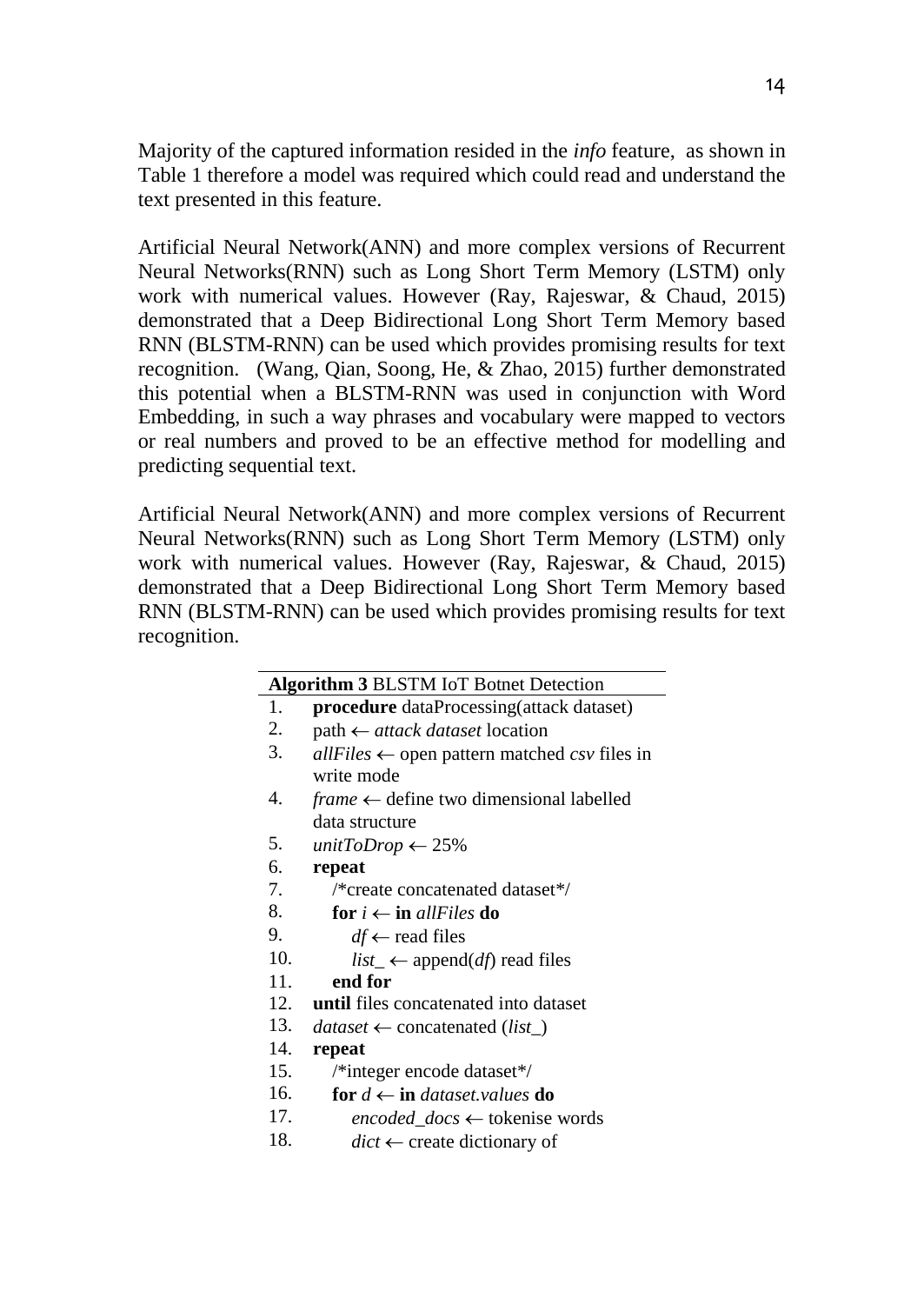*encoded\_docs*

- 19.  $array \leftarrow$  map indices of *dict*
- 20. **if** *array* length != 25 **then**
- 21. *invoke-process*  $\leftarrow$  pad *array* = 25
- 22. **end if**
- 23. **end for**
- 24. **until** data tokenised and integer encoded
- 25. *padded docs*  $\leftarrow$  array of tokenised and padded text
- 26. *dataset.dropna*  $\leftarrow$  split dataset based on *unitToDrop*
- 27. **repeat**
- 28. /\*train and evaluate model\*/
- 29. *model.compile*  $\leftarrow$  (loss == *mae*, optimizer == *adam*)
- 30. **for**  $i \leftarrow$  **in** *epochs* **do**
- 31. *reshape*  $\leftarrow$  *Training* and *Test* to 3 dimension
- 32. *model.evaluate Accuracy* and *Loss*
- 33. **end for**
- 34. **until** trainingDataset and testDataset are reshaped
- 35. **Return** Loss, ValLoss, Acc, ValAcc

(Wang, Qian, Soong, He, & Zhao, 2015) further demonstrated this potential when a BLSTM-RNN was used in conjunction with Word Embedding, in such a way phrases and vocabulary were mapped to vectors or real numbers and proved to be an effective method for modelling and predicting sequential text.

Motivated by this potential, this section presents a detection algorithm and model, which is applied to botnet detection in the IoT. Since the information provided in the *Info* feature of the dataset follows a sequence, we implemented our approach by first converting each letter into a tokenized and integer encoded format. A dictionary of all tokenized words and their index within the *Info* feature was created and text replaced with its corresponding index number. In order to understand each attack type, it was important to maintain the sequence order of the indices, therefore an array of the indices was created.

Since attacks are often closely coupled to the protocol used and the length of the captured packet, the *Protocol* and *Length* features also required to be included in the array. Word Embedding was again used to convert and create a dictionary of all tokenized protocols and their index. These were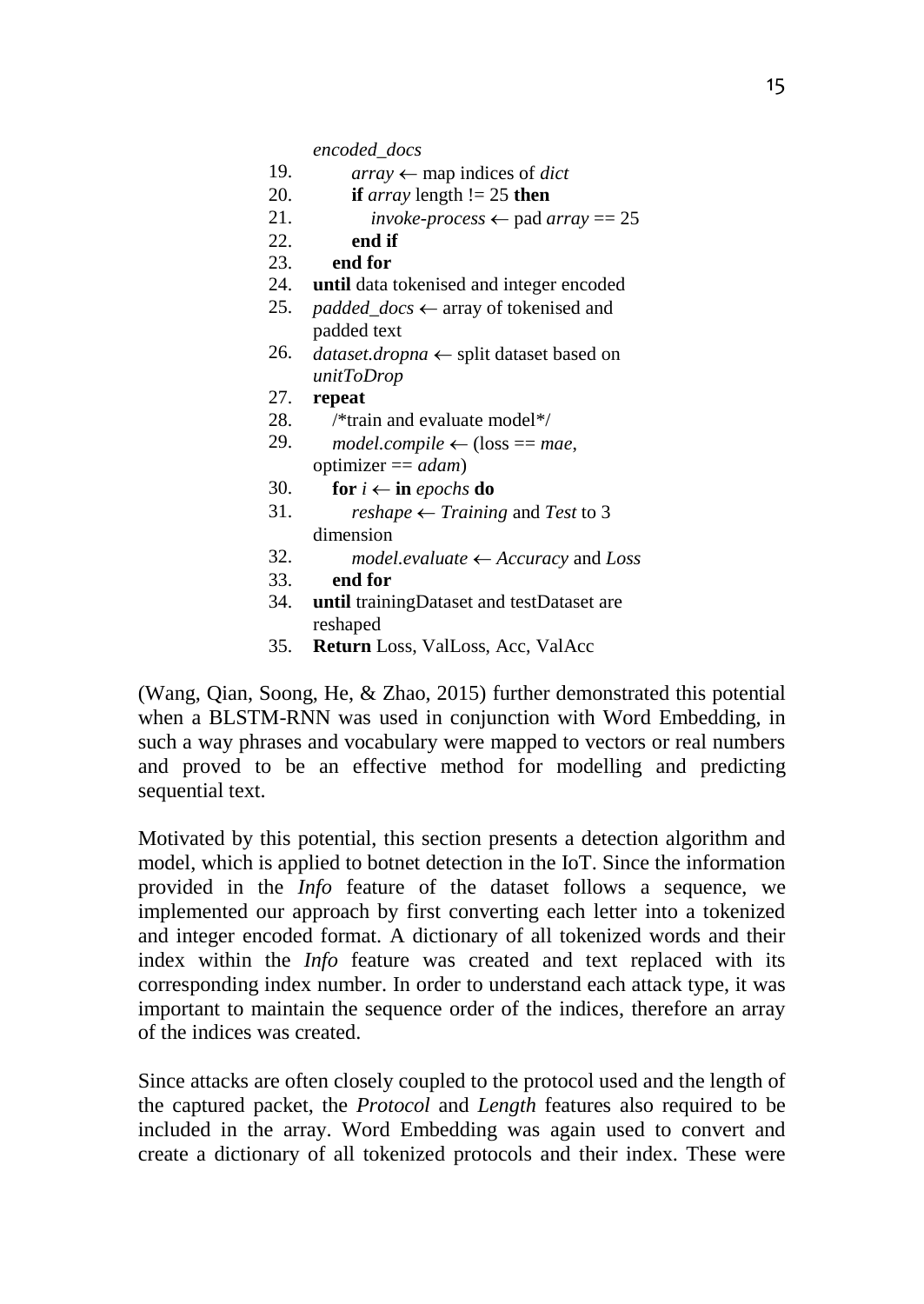then added, along with the *Length* feature, which was already an integer, to the array. Labels identifying each type of captured packets were mapped from string to integer ('norm': 0,'mirai':1,'udp': 2, 'dns':3, 'ack':4,'normal':5), and also injected into the array. To simplify this process, we used the *Keras* library with a wrapper API around *Theano* and *Tensorflow*. The Keras *one\_hot* function was used to convert strings into indices, form a 2 dimension list and create a dictionary at the same time.

Finally, since deep neural networks require arrays to be of equal length, we needed to find the maximum length of a sentence within the *Info* feature and pad all the arrays with 0 to be equal to the maximum length of 25.

After processing the dataset, it was split into *training* and *test* datasets and reshaped into 3 dimensions, the format required for LSTM layer (see algorithm algorithm 3.)

## **4 RESULTS**

To test the *tf-idf* detection model data captures generated in Section 3.1 were presented to the model. Similarity scores were recorded, and a heat map generated as shown in Figure 2, where lighter cells represent a low similarity score, whilst darker cells represent a stronger similarity match between captures. Data in the first five columns represent a series of data captures from the *input dataset*, which include associated attack vectors.

When compared against captures containing the same attack vector in the *attack dataset* a small amount of differentiation is evident. Although small, the differentiation highlights a few trends which are indicative of behavioral analysis occurring. Similarity scores highlighted in bold show each capture in the *input dataset* receives the highest similarity score when compared against a capture with the corresponding attack vector in the *attack dataset*. This suggests that attack vectors in the live data streams are being accurately matched with known attack vectors in the *attack dataset*, which is very promising. It is also worth noting that capture *i3 (normal)* received the highest total similarity score across all captures in the *attack dataset*. This is further confirmation of behavioral analysis taking place, *since normal* packets would be present in all five captures, again showing they are correctly being matched between the datasets.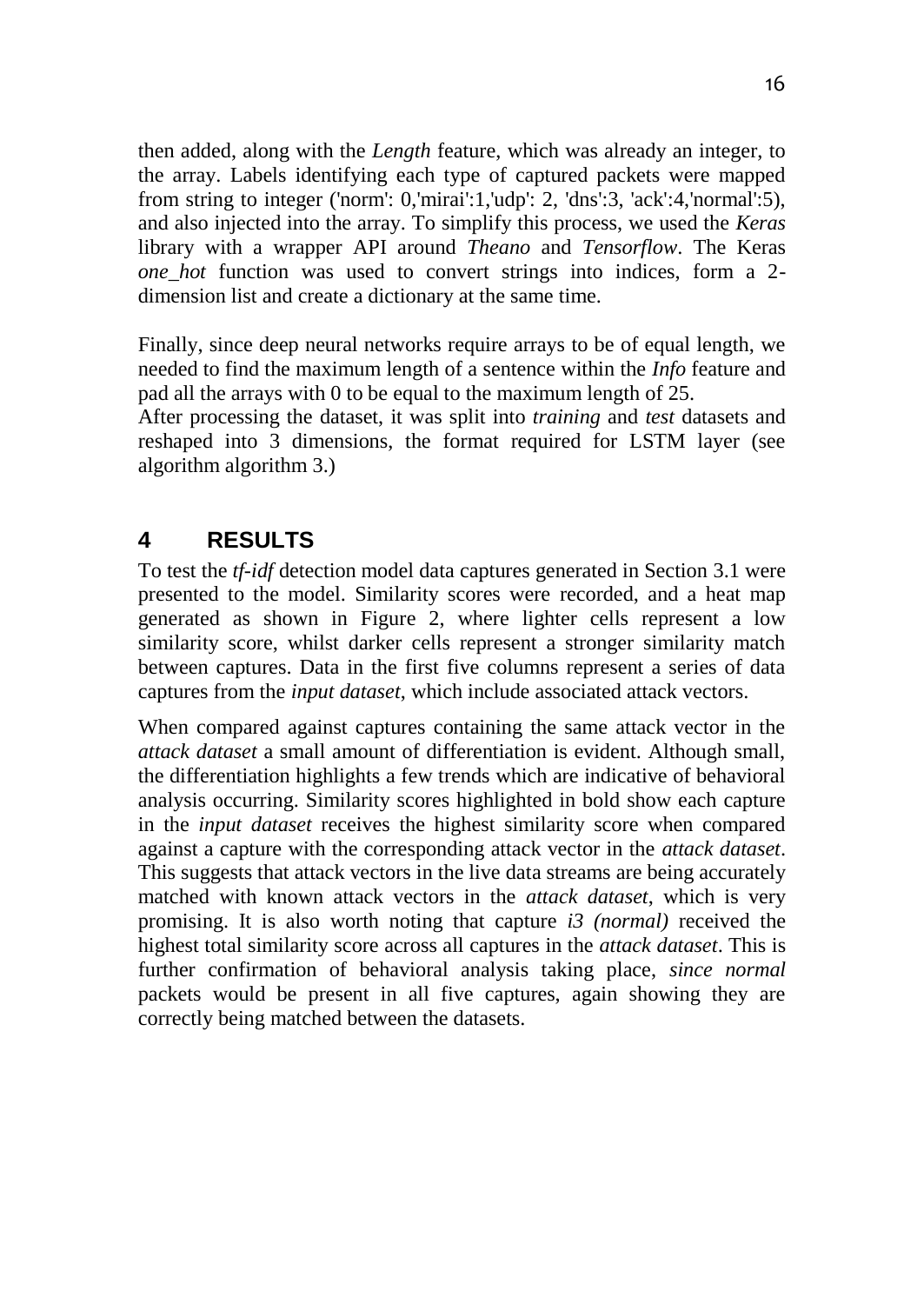|               |            | <b>Input Dataset</b> |            |                |                  |             | <b>Cross Reference Validation</b> |        |        |          |        |
|---------------|------------|----------------------|------------|----------------|------------------|-------------|-----------------------------------|--------|--------|----------|--------|
|               |            | Ξ<br>(dpn)           | Ñ<br>(qus) | تة<br>(lemnon) | Ħ.<br>(infected) | ōï<br>(ack) | gop                               | DNS    | Norma  | Infected | ACK    |
|               | <b>UDP</b> | 1.955                | 1.424      | 2.343          | 1.331            | 1.480       | 2.496                             | 2.051  | 1.777  | 1.915    | 2.126  |
| <b>Attack</b> | <b>DNS</b> | 1.415                | 1.868      | 2.479          | 1.601            | 1.505       | 1.362                             | 2.499  | 1.424  | 1.606    | 1.455  |
|               | Normal     | 1.858                | 1.821      | 3.019          | 1.860            | 1.757       | 1.215                             | 1.530  | 1.942  | 1.732    | 1.200  |
| Dataset       | Infected   | 1.588                | 1.515      | 2.538          | 2.006            | 1.760       | 1.191                             | 1.580  | 1.803  | 2.083    | 1.148  |
|               | <b>ACK</b> | 2.412                | 2.180      | 3.807          | 3.047            | 3.896       | 2.693                             | 2.593  | 3.202  | 3.394    | 3.640  |
|               | Total      | 9.227                | 8.809      | 14.185         | 9.846            | 10.398      | 10.320                            | 12.751 | 11.572 | 12.336   | 11.023 |

*Figure 2. Similarity Score Heat Map*

To validate the accuracy of the model, the five captures in the *input dataset* were duplicated and presented back to the model for cross reference validation. Similarity scores highlighted bold in columns six to ten clearly show that when two identical captures are compared against each other, the highest similarity score is returned.

A final observation is that the *ack* attack vector returned the highest similarity score consistently across all tests. This is possibly due to how the *(tf-idf)* model calculates the frequency and value of words in the corpus. Term Frequency is used to show how often the word appeared in the document, and Inverse Document Frequency scaled the value by how rare the word was in the corpus. Commonly appearing tokens, but which have little value, are valued lower in the similarity measure. In the case of *ack* packets the attack vector generated a larger number of packets when performing the attack, therefore appearing more frequently in the captures. In addition, as shown in Table 1, *ack* and *normal* packets contain similar string value items such as *Ack*, *Win* and *Len*. Although some items such as *Win* and *Len* are also shared with other packet types, only *ack* and *normal* packets contain the *ack* string value. Since *normal* packets appear in every capture and therefore most frequently in the overall corpus, when matched with *ack* packets, *ack* is likely given a higher *IDF* value. This likely accounts for why these packet types and capture files return the highest similarity scores.

To test the *BLSTM-RNN* detection model a series of four experiments were performed. For *Experiment 1* each attack type was split between *train* and *validate*, presented to the model and trained over a total of 20 iterations. The mean accuracy and loss metrics for each attack were measured and are presented in Table 2.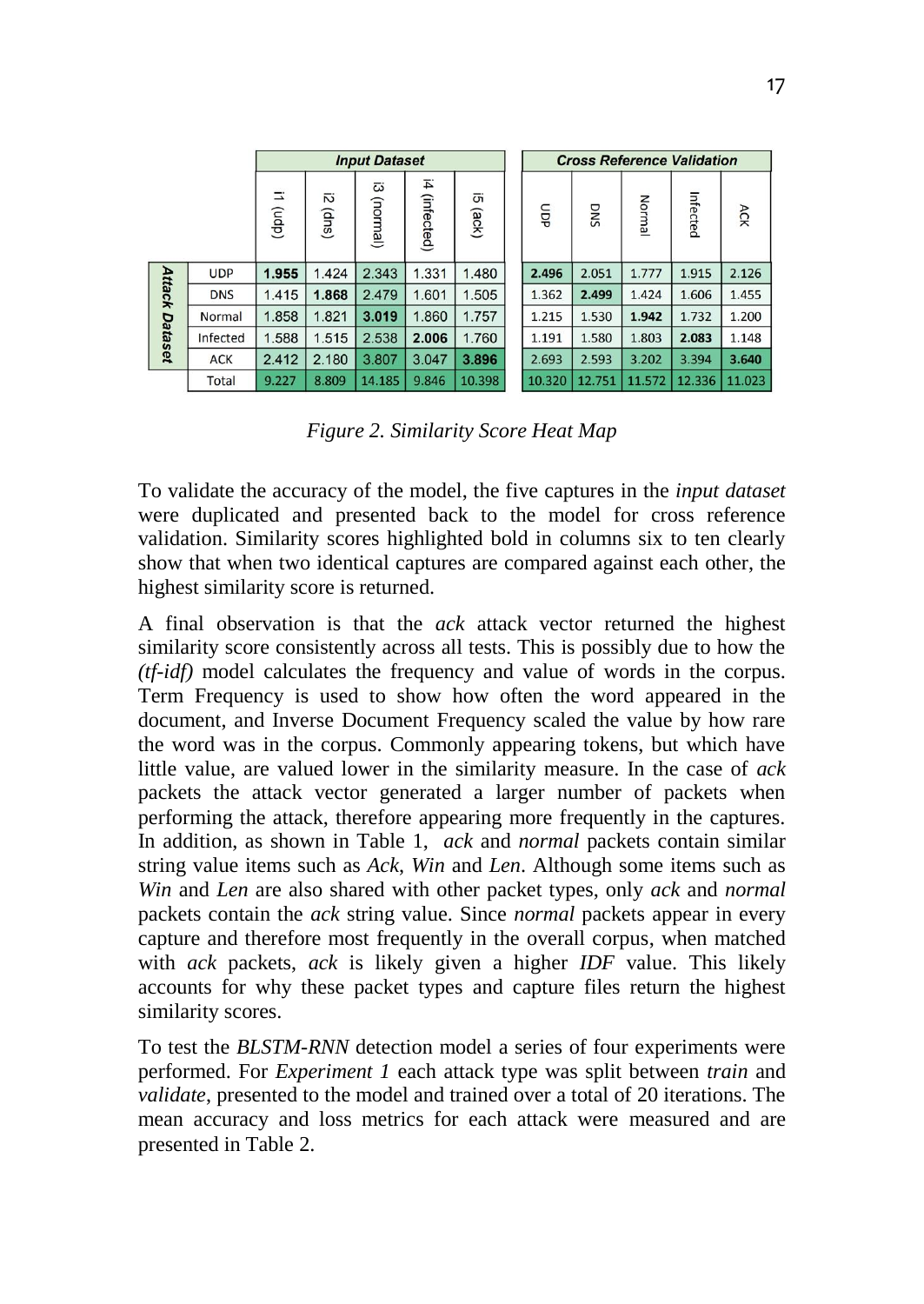As can be seen from the results, the model returned high accuracy and prediction for *mirai*, *udp*, and *dns* attack types. However, returned less favourable results for *ack* attacks, despite this attack having the highest number of samples. This was possibly due to the nature and complexity of information in the *info* feature, as seen in Table 3, where the sequence numbers in each *ack* packet changed.

Despite this, a pattern can however be seen on rows one and two, where sequence numbers *(59693-41058, 41058-59693)* of contiguous packets were clearly linked, and packet size and Length were consistent. Unfortunately, some packets appeared out of sync as can been in rows three and four, and possibly resulted in the detection model not recognising this pattern, contributing to the lower detection rate, and significantly higher loss metric. By contrast, although the *mirai* captured packets in Table 1 appear to be equally complex, the information in the *info* feature, remained largely the same, possibly aiding better detection.

Since multi-vector DDoS attacks were highlighted as being a growing issue in Section 2.1, *Experiment 2* consisted of *norm*, *mirai*, *udp*, *dns*, and *ack* captures being concatenated to form a multi-vector attack scenario. Results on row 5 of Table 2 show the negative impact of the *ack* attack on the overall detection accuracy and particularly loss metrics. To validate this observation, *Experiment 3* consisted of *norm*, *mirai*, *udp*, and *dns* captures being concatenated to form a multi-vector attack scenario, minus the *ack* attack. Results on row 6 of Table 2 demonstrate that once the *ack* attack is removed, overall detection accuracy and prediction of the model improves.

| <b>Packet</b>                     | <b>Train</b> | <b>Validate</b> | Mean      | Mean     |  |
|-----------------------------------|--------------|-----------------|-----------|----------|--|
|                                   |              |                 | Accuracy  | Loss     |  |
| Mirai                             | 387060       | 208418          | 99.998992 | 0.000809 |  |
| <b>UDP</b>                        | 391002       | 210540          | 98.582144 | 0.125630 |  |
| ACK                               | 411384       | 221515          | 93.765198 | 0.858700 |  |
| <b>DNS</b>                        | 391622       | 210874          | 98.488289 | 0.116453 |  |
| <b>Multi-Vector (with ACK)</b>    | 419887       | 226094          | 91.951002 | 0.841303 |  |
| <b>Multi-Vector (without ACK)</b> | 395564       | 212996          | 97.521033 | 0.115293 |  |
| Multi-Vector (with three ACK)     | 468534       | 252289          | 92.243513 | 0.161890 |  |

*Table 2. BLSTM-RNN Detection Accuracy and Loss*

|            | Packet   Info Feature                             |
|------------|---------------------------------------------------|
| <b>ACK</b> | 59693 - 41058 [ACK] Seq=1 Ack=1 Win=29597 Len=512 |
| <b>ACK</b> | 41058 - 59693 [ACK] Seq=1 Ack=1 Win=29597 Len=0   |
| <b>ACK</b> | 28029 - 45060 [ACK] Seq=1 Ack=1 Win=29597 Len=512 |
| <b>ACK</b> | 56493 - 64047 [ACK] Seq=1 Ack=1 Win=29597 Len=512 |

*Table 3. ACK Packet Structure and Sequencing*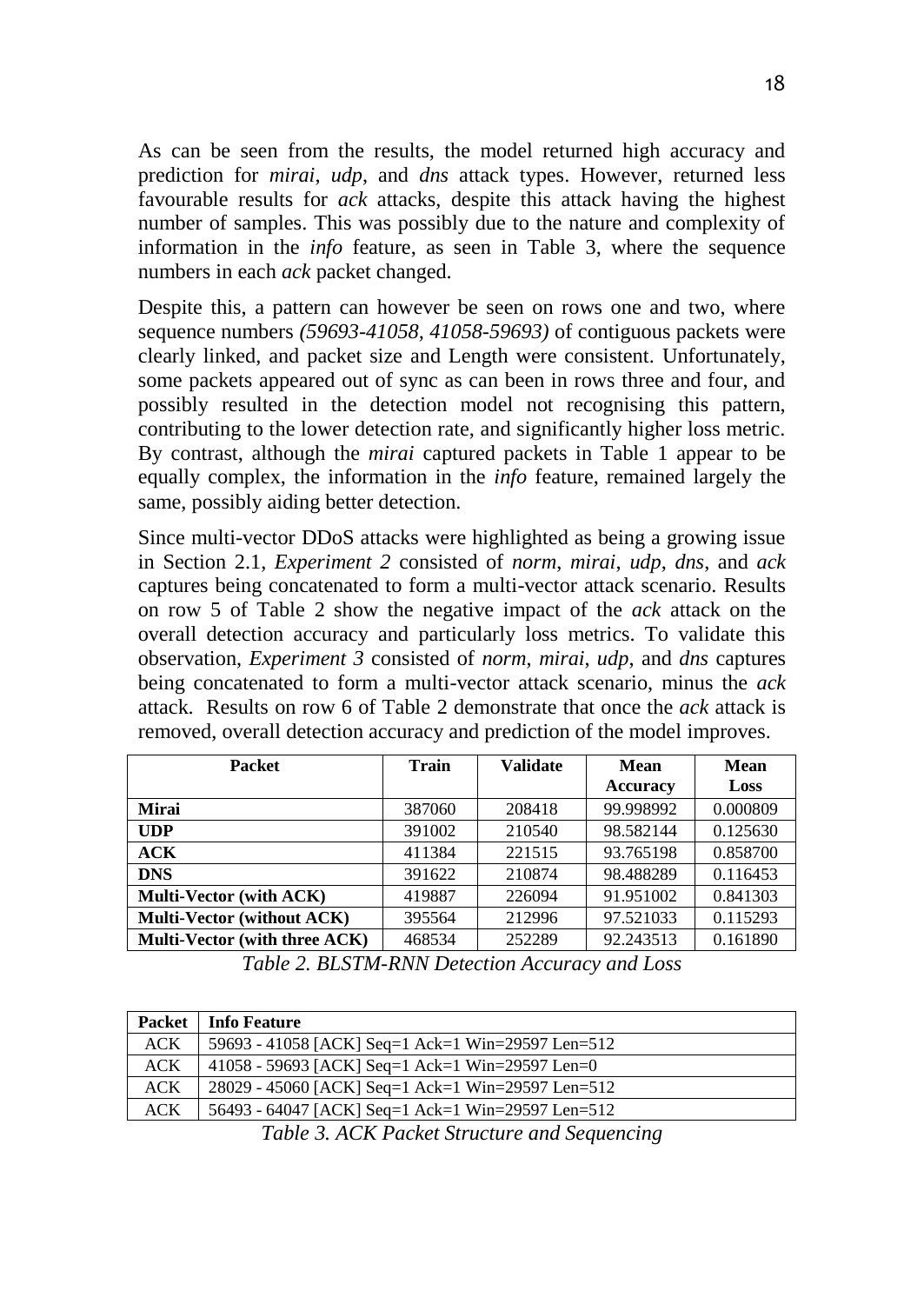

*Figure 3. BLSTM-RNN Accuracy and Loss*

A final validation of this observation was conducted in *Experiment 4* which consisted of three *ack* attacks performed during the same time frame, increasing the total sample size of *ack* attacks, in order to observe the variation in accuracy and prediction. Row 7 of Table 2 demonstrations an increase in sample size, improves the overall validation accuracy slightly to 92%, with a significantly better loss metric, when compared to *Experiment 2*. This suggests the model could better predict attack traffic, when presented with a larger sample size, since the sequencing pattern of *ack* packets shown in Table 3, may now be detected by the model.

#### **5 CONCLUSION**

This paper presents two solutions to the detection of botnet activity within consumer IoT devices and networks. Detection was performed at the packet level, and focused on text recognition within features, normally discarded by other flow based detection methods.

The *Term Frequency-Inverse Document Frequency (tf-idf)* detection model demonstrated the effectiveness of using text recognition for detecting attack vectors associated with IoT botnets. The results presented in Figure 2 are encouraging and demonstrate how a similarity score could be used for traffic behavioral analysis. The paper also presents a second detection method based on a Deep *Bidirectional Long Short Term Memory based Recurrent Neural Network (BLSTM-RNN)*, in conjunction with Word Embedding, for text recognition and conversion. The bidirectional nature of the model utilised contextual information from both past and future and demonstrated strong accuracy and loss metrics for our captured datasets. Both models demonstrated that by focusing detection at the packet level and using text recognition on features often discarded by specification or flow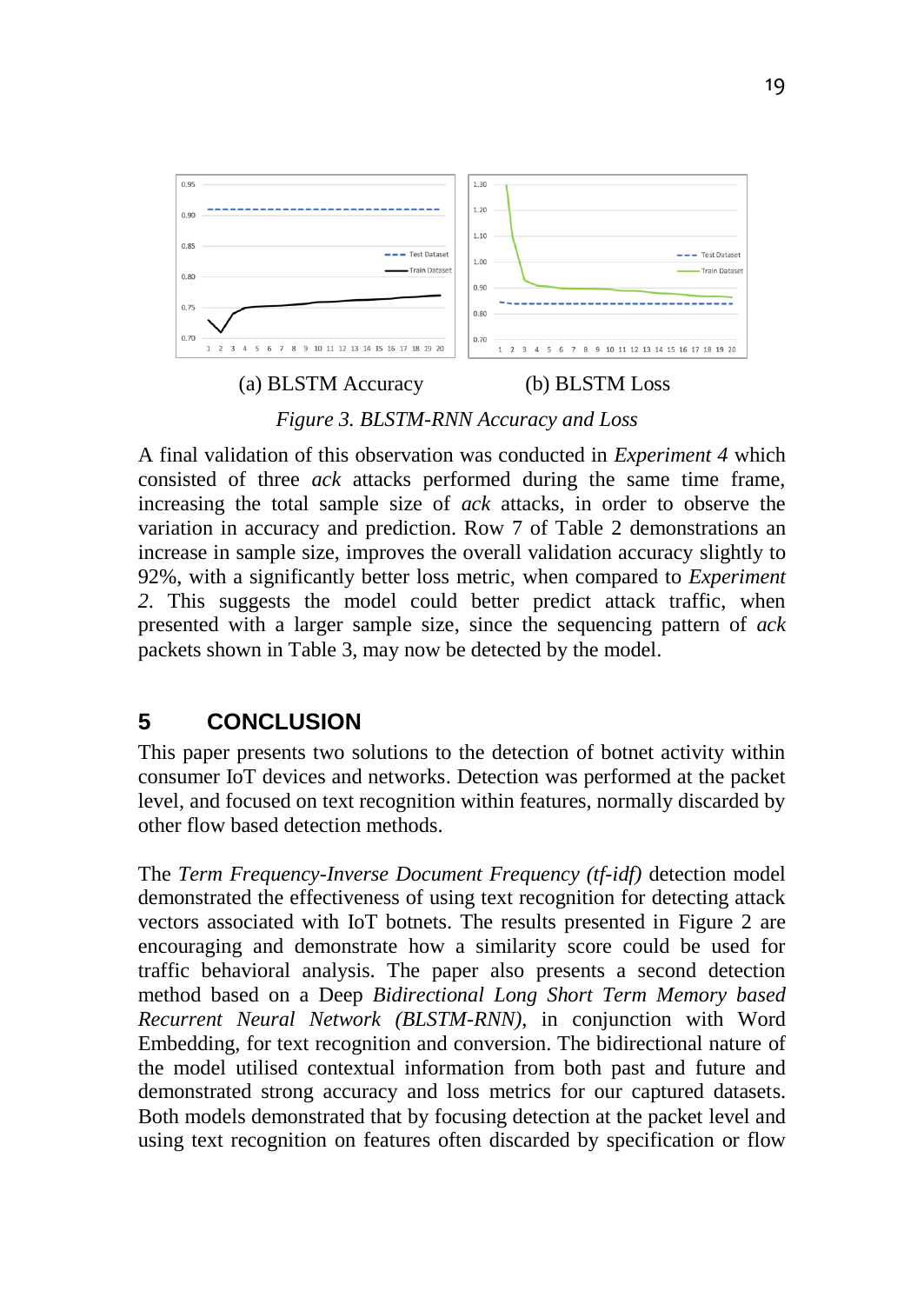based detection methods, botnet detection in consumer IoT environments could be improved.

# **5.1 Limitations**

Although results presented in this paper are very encouraging and provide a platform for further research in the area, some limitations are evident. Overall study design was limited by a lack of suitable public datasets in this research area. A new dataset was generated during this research; however, the detection methods have only been tested against a single malware type (*mirai*) and camera model. Further research is required to test how well the models translate to other types of malware found in the IoT.

# **6 FUTURE WORK**

Several avenues for future research have been identified. Firstly, this research could be expanded to demonstrate the ability of our developed models to detect new mutated variants of the *mirai* botnet. The models could also be tested against other types of malware not found within the *mirai* family. Interestingly this paper found the *ack* attack vector metrics to be less favourable in the *BLSTM-RNN* model but returned the highest similarity scores in the *tf-idf* model. A future research direction could be to explore if the two models could be combined to develop a detection engine capable of detecting a wider range of attack vectors associated with IoT botnets.

Finally having successfully demonstrated a solution to the detection problem presented in Section 1, we will also further investigate ways to improve situational awareness of botnet activity within the IoT. By helping consumers become aware when their device is infected, we hope to raise awareness of the inherent vulnerabilities, and aid them to make better choices in the future, with regard to procurement, and operation of such devices.

## **7 REFERENCES**

Aazam, M., St-Hilaire, M., Lung, C.-H., Lambadaris, I., & Huh, E.-N. (2018). IoT Resource Estimation Challenges andModeling in Fog. In A. M. Rahmani (Ed.), *Fog Computing in the Internet of Things: Intelligence at the Edge* (pp. 17–31). Springer International Publishing AG.

Akamai. (2017). *Threat Advisory: Internet of Things and the Rise of 300 Gbps DDoS Attacks | Akamai*. Retrieved from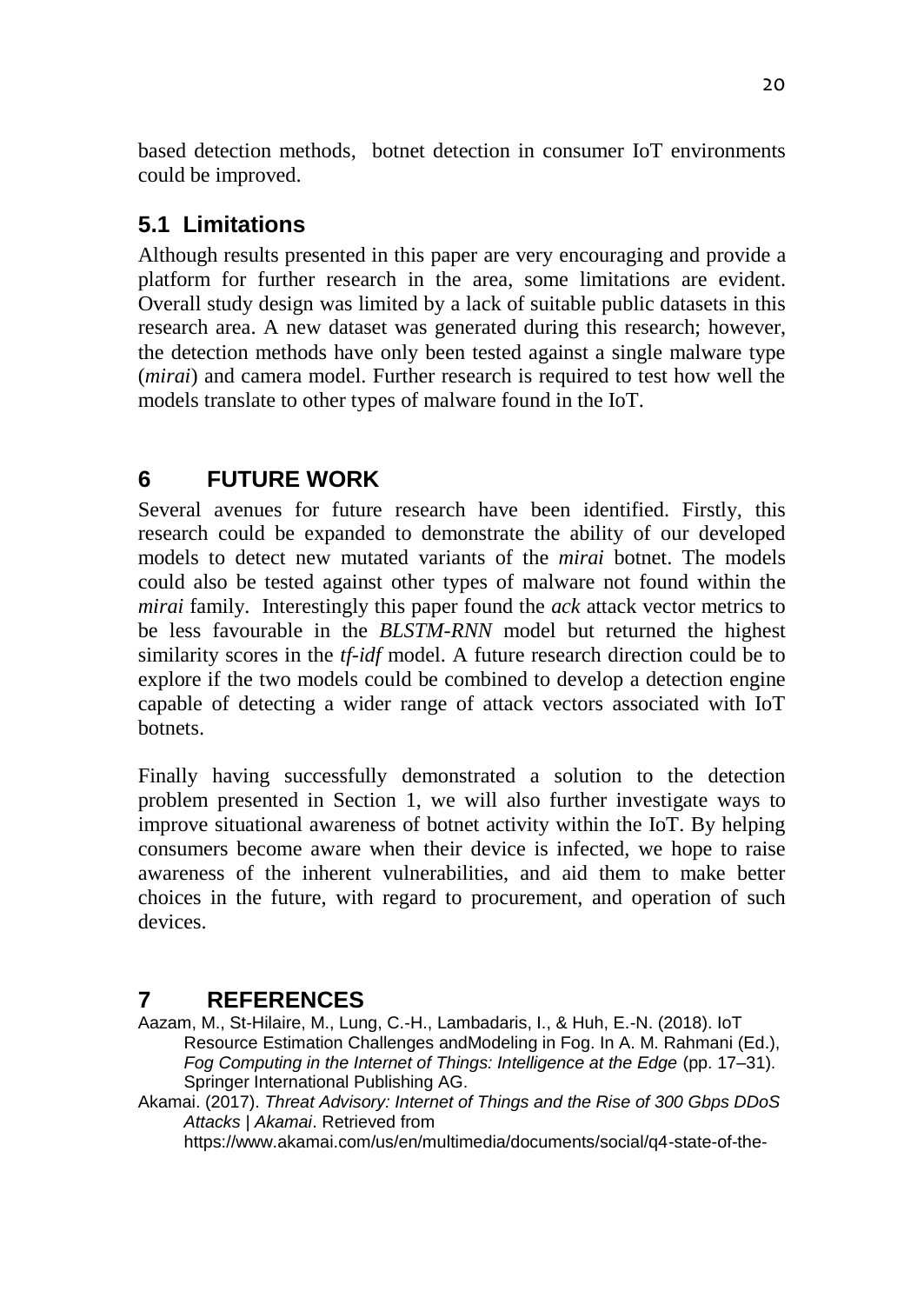internet-security-spotlight-iot-rise-of-300-gbp-ddos-attacks.pdf

- Atzori, L., Iera, A., & Morabito, G. (2010). The Internet of Things: A survey. *Computer Networks*, *54*(15), 2787–2805. https://doi.org/10.1016/j.comnet.2010.05.010
- Bilge, L., Balzarotti, D., Robertson, W., Kirda, E., & Kruegel, C. (2012). DISCLOSURE : Detecting Botnet Command and Control Servers Through Large-Scale NetFlow Analysis. In *28th Annual Computer Security Applications Conference* (pp. 129–138).
- Brian Krebs. (n.d.). KrebsOnSecurity Hit With Record DDoS. Retrieved January 10, 2018, from https://krebsonsecurity.com/2016/09/krebsonsecurity-hit-withrecord-ddos/
- Evesti, A., Kanstren, T., & Frantti, T. (2017). Cybersecurity Situational Awareness Taxonomy. In *International Conference On Cyber Situational Awareness, Data Analytics And Assessment, Cyber SA 2017* (pp. 1–8). https://doi.org/10.1109/CyberSA.2017.8073386
- Jerkins, J. A. (2017). Motivating a market or regulatory solution to IoT insecurity with the Mirai botnet code. In *IEEE 7th Annual Computing and Communication Workshop and Conference (CCWC)* (pp. 1–5). https://doi.org/10.1109/CCWC.2017.7868464
- Kirubavathi, G., & Anitha, R. (2016). Botnet detection via mining of traffic flow characteristics. *Computers and Electrical Engineering*, *50*, 91–101. https://doi.org/10.1016/j.compeleceng.2016.01.012
- Kolias, C., Kambourakis, G., Stavrou, A., & Voas, J. (2017). DDoS in the IoT: Mirai and other Botnets. *Computer*, *50*(7), 80–84. https://doi.org/10.1109/MC.2017.201
- Legg, P. (2016). Visual Analytics for Non-Expert Users in Cyber Situation Awareness. *International Journal on Cyber Situational Awareness*, *1*(1), 54– 73. https://doi.org/10.22619/IJCSA.2016.100103
- Legg, P. A. (2016). Enhancing cyber situation awareness for Non-Expert Users using visual analytics. *International Conference on Cyber Situational Awareness, Data Analytics and Assessment, CyberSA 2016*, (Figure 1), 1–8. https://doi.org/10.1109/CyberSA.2016.7503278
- McDermott, C. D., & Petrovski, A. V. (2017). Investigation Of Computational Intelligence Techniques for Intrusion Detection in Wireles Sensor Networks. *International Journal of Computer Networks & Communications (IJCNC)*, *9*(4), 45–56. https://doi.org/10.5121/ijcnc.2017.9404
- Moganedi, S., & Mtsweni, J. (2017). Beyond the Convenience of the Internet of Things : Security and Privacy Concerns. In *IST-Africa Week Conference* (pp.  $1 - 10$ ).
- Mosenia, A., & Jha, N. K. (2017). A Comprehensive Study of Security of Internet-of-Things. *IEEE Transactions on Emerging Topics in Computing*, *5*(4), 586–602.
- Onwubiko, C. (2009). Functional Requirements of Situational Awareness in Computer Network Security. *2009 IEEE International Conference on Intelligence and Security Informatics*, 209–213. https://doi.org/10.1109/ISI.2009.5137305
- Onwubiko, C., & Owens, T. (2012). Review of Situational Awareness for Computer Network Defense. In *Situational Awareness in Computer Network Defense: Principles, Methods and Applications*.
- Ray, A., Rajeswar, S., & Chaud, S. (2015). Text Recognition using Deep BLSTM Networks. In *Eighth International Conference on Advances in Pattern Recognition (ICAPR)*. https://doi.org/10.1109/ICAPR.2015.7050699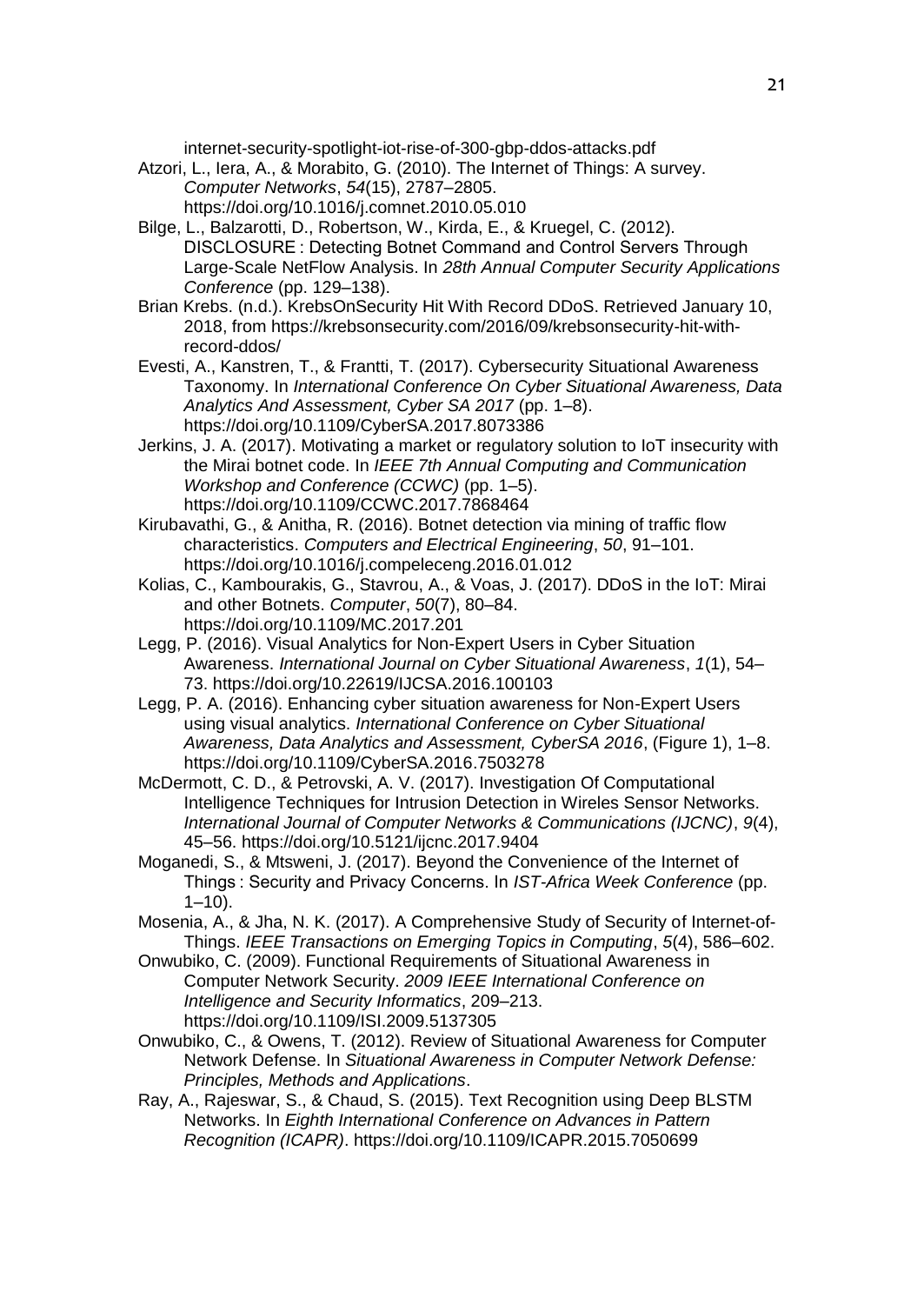Sinanovic, H., & Mrdovic, S. (2017). Analysis of Mirai malicious software. *25th International Conference on Software, Telecommunications and Computer Networks (SoftCOM)*, 1–5. https://doi.org/10.23919/SOFTCOM.2017.8115504

- Stevanovic, M., & Pedersen, J. M. (2014). An efficient flow-based botnet detection using supervised machine learning. In *2014 International Conference on Computing, Networking and Communications (ICNC)* (pp. 797–801).
- Stevanovic, M., & Pedersen, J. M. (2015). An analysis of network traffic classification for botnet detection. In *2015 International Conference on Cyber Situational Awareness, Data Analytics and Assessment (CyberSA)* (pp. 1–8). https://doi.org/10.1109/CyberSA.2015.7361120

Verisign. (2017). *DISTRIBUTED DENIAL OF SERVICE TRENDS REPORT* (Vol. 4).

- Wang, P., Qian, Y., Soong, F. K., He, L., & Zhao, H. (2015). A unified Tagging Solution: Bidirectional LSTM Recurrent Neural Network with Word Embedding. *arXiv E-Prints*.
- Yu, T., Sekar, V., Seshan, S., Agarwal, Y., & Xu, C. (2015). Handling a trillion ( unfixable ) flaws on a billion devices : Rethinking network security for the Internet-of-Things. In *Proceedings of the 14th ACM Workshop on Hot Topics in Networks* (p. 5:1--5:7).
- Zhao, D., Traore, I., Sayed, B., Lu, W., Saad, S., Ghorbani, A., & Garant, D. (2013). Botnet detection based on traffic behavior analysis and flow intervals. *Computers & Security*, *39*, 2–16. https://doi.org/10.1016/j.cose.2013.04.007

#### **KEY TERMS**

*Situational Awareness* - End-user perception of issues relating to cybersecurity within their environment.

*Internet of Things (IoT)* - Extensive network of connected 'things' , capable of sensing the surrounding environment and interacting with other devices, to aid real-time monitoring and decision making

*Term Frequency-Inverse Document Frequency (tf-idf*) – Information retrieval technique used to measure the importance of a word or term to a document.

*Long Short Term Memory Recurrent Neural Network* – Type of Machine Learning well suited to classifying, processing and making predictions based on time series data.

#### **BIOGRAPHICAL NOTES**

**Christopher D. McDermott** is a Lecturer in the School of Computing Science and Digital Media at Robert Gordon University, Scotland. Following a successful period in industry he is now a PhD candidate and a